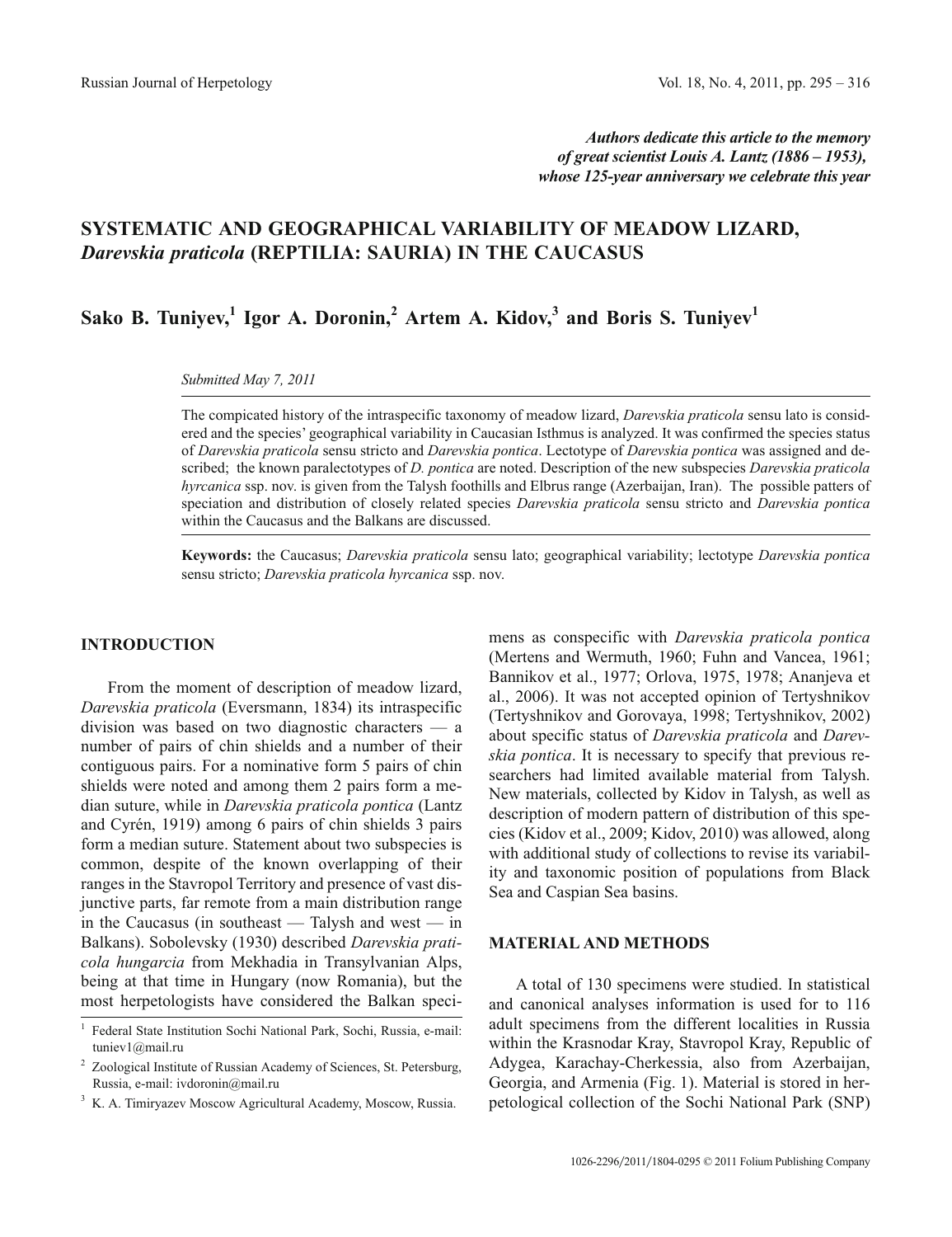

**Fig. 1.** Distribution localities of *Darevskia praticola* sensu lato on the Caucasian Isthmus: *1*, Village Orlovka; *2*, Town Zelenokumsk; *3*, Town Mineral'nye Vody; *4*, River Kizilka; *5*, Gerpegem Ridge; *6*, Kapustin gorge, Mt. Kutanka [Terra typica *Lacerta plicata*]; *7*, Mt. Akhmet-Kaya; *8*, Tamskoe gorge; *9*, River Ubin near "Dubrava" camping; *10*, River Afips near Smolenskaya settlement; *11*, Mt. Oblego; *12*, Village Mikhaylovskiy Pereval; *13*, Cape Malyy Utrish; *14*, Cape Bol'shoy Utrish, Mt. Kobyla; *15*, Town Krymsk; *16*, Village Pseytug; *17*, Progress settlement near Krasnodar city; *18*, Kamyshanova glade, *19*, Mt. Bol'shoe Pseushkho; *20*, Mt. Semashkho; *21*, Khakudzh and Lysaya mountains; *22*, Agoy Reservation; *23*, Village Lygotkh; *24*, Town Khadyzhensk; *25*, Sochi city [terra typica *Lacerta colchica*]; *26*, Mt. Bol'shoy Akhun; *27*, Town Gagry [terra typica *Darevskia pontica* sensu stricto]; *28*, Town Gudauty; *29*, Sukhum city; *30*, Tsiv-Gomborskiy Ridge; *31*, Town Lagodekhi; *32*, Town Vanadzor; *33*, Town Vashlovani; *34*, River Samur; *35*, Village Kaladagna; *36*, Mt. Lyazhi; *37*, Natural boundaries of Gada-Zyga-Khi [terra typica *Darevskia praticola hyrcanica* ssp, n.]; *38*, Natural boundaries of Zarbyulyun; *39*, Town Lerik, village Veri, village Siev; *40*, Village Kalinovka; *41*, Between Astara and Ardebil; *42*, Alburz Ridge near Ardebil; *43*, Gilyan Lowland at Enzeli Bay; *44*, Town Pyatigorsk; *45*, Town Essentuki; *46*, Town Kislovodsk [terra typica *Darevskia praticola*]; *47*, Ananuri.

and Zoological Institute of Russian Academy of Sciences (ZISP) in St. Petersburg (Table 1). Material is combined according to geographical localities into 6 samples: 1, Talysh (including the Lenkoran lowland and Alburs ridge); 2, Stavropol Kray; 3, North-Western Caucasus (western districts of the Krasnodar Kray); 4, North-Western Caucasus (east districts of the Krasnodar Kray and Karachay-Cherkessia); 5, East Georgia; 6, Armenia. The diagnostic characters of subspecies used by Lantz and Cyrén (1919), were examined, as well as morphological characters, offered by Bannikov et al. (1977) (Table 2). To eliminate influence of sexual variation, comparison of males and females were made separately (Tables  $3 - 5$ ). The results obtained were compared to the information published earlier by a number of authors (Lantz and Cyrén, 1919, 1937; Shebzukhova, 1969; Orlova, 1978; etc.). Single specimens from other localities were not used in a statistical analysis, but discussed in the paper concerning some characters.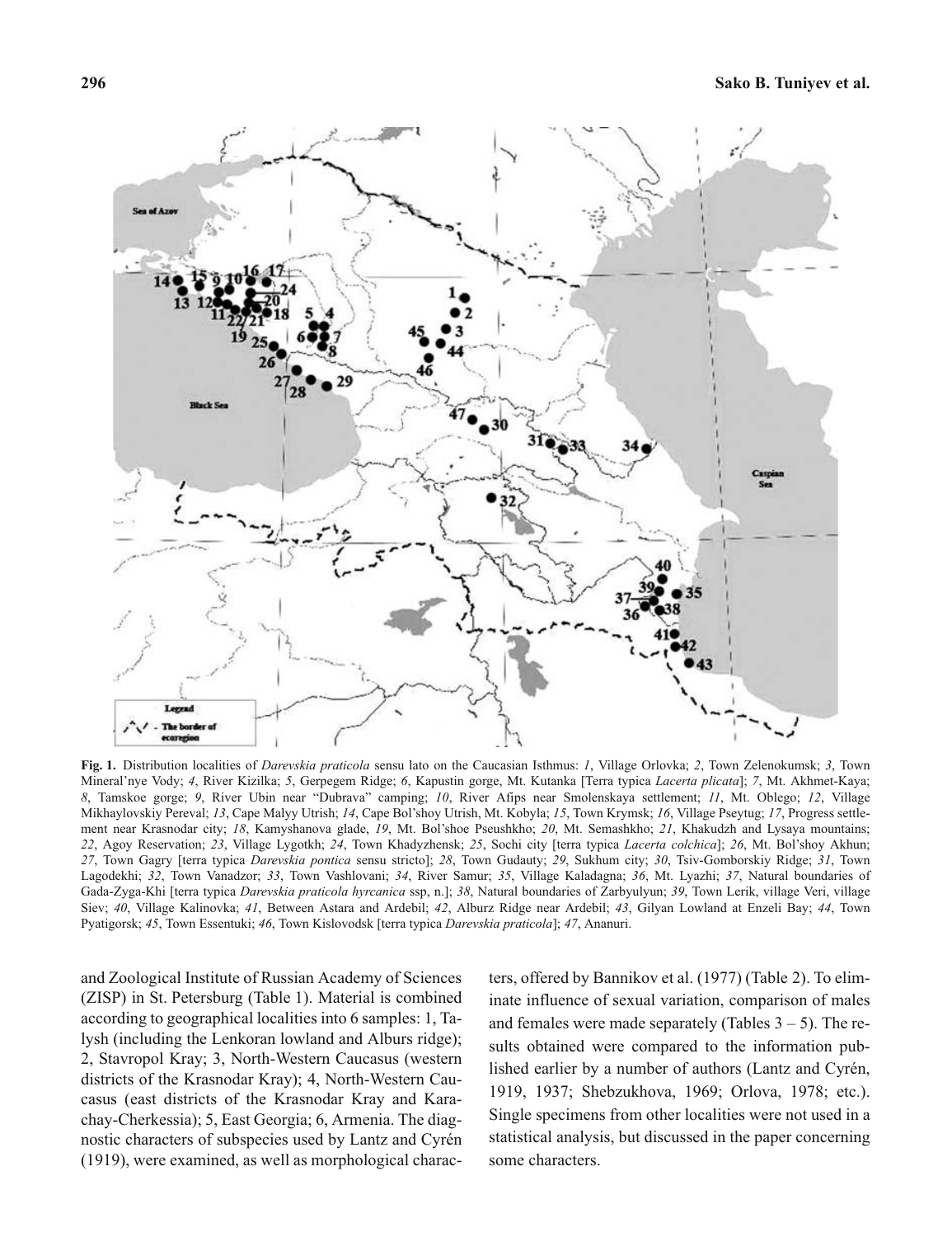# **Variability of Meadow Lizard,** *Darevskia praticola* **in the Caucasus 297**

| Coll. No.       | $\boldsymbol{n}$ | Sample                   | Collection locality                                                                                                                                   | Date       | Collector                       |
|-----------------|------------------|--------------------------|-------------------------------------------------------------------------------------------------------------------------------------------------------|------------|---------------------------------|
| <b>SNP 1173</b> | 20               | $\mathbf{1}$             | Azerbaijan, Astara District, Talysh Ridge, natural boundary of Gada-Zyga-Khi<br>$(1510 \text{ m}, 38^{\circ}28' \text{ N } 48^{\circ}35' \text{ E}).$ | 18.08.2009 | Kidov A. A.                     |
| ZISP 12301      | 1                | $\mathbf{1}$             | Azerbaijan, Lenkoran District, Lerik town.                                                                                                            | 14.05.1909 | Kirichenko N. A.                |
| ZISP 12630      | 1                | $\mathbf{1}$             | Iran, Sharferud [= Sharif Rud], Enzeli Bay, Gilyan.                                                                                                   | 13.09.1913 | Mlakosievich L.                 |
| ZISP 12632      | 1                | $\mathbf{1}$             | Azerbaijan, Lenkoran District, Kaladagna.                                                                                                             | 30.03.1912 | Baldamus                        |
| ZISP 12633      | 1                | $\mathbf{1}$             | Azerbaijan, Lenkoran District, Kaladagna                                                                                                              | 30.03.1912 | Lantz L. A.                     |
| ZISP 12634      | 1                | $\mathbf{1}$             | Iran, Kheyran, Astara-Ardebil                                                                                                                         | 5.04.1912  | Lantz L. A.                     |
| ZISP 12635      | 1                | $\mathbf{1}$             | Iran, mountain [= Ridge] of Alburz near Ardebil                                                                                                       | 5.04.1912  | Lantz L. A.                     |
| ZISP 23562      | 10               | 2                        | Russia, Stavropol Kray, Budenovsk Rayon, Kuma River, vicinity of village<br>Orlovka                                                                   | 30.06.2005 | Lotiev K. Yu.,<br>Milto K.      |
| SNP 1436        | 3                | 2                        | Russia, Stavropol Kray, Budenovsk Rayon, Kuma River, vicinity of village<br>Orlovka                                                                   | 22.06.2008 | Tuniyev B. S.                   |
| ZISP 22125      | 15               | 2                        | Russia, Stavropol Kray, river bad of Kuma River, Zelenokumsk town to<br>Mineral'nye Vody town                                                         | 2000       | Darevsky I. S.                  |
| <b>SNP 1285</b> | $\mathbf{1}$     | 3                        | Russia, Krasnodar Kray, Mostovskoy Rayon, vicinity of Psebay settlement, gorge<br>of Kizilka River                                                    | 20.04.2004 | Tuniyev B. S.                   |
| <b>SNP 1222</b> | 2                | 3                        | Russia, Krasnodar Kray, Mostovskoy Rayon, vicinity of Psebay settlement,<br>Gerpegem Ridge                                                            | 06.2002    | Tuniyev B. S.                   |
| <b>SNP 1349</b> | 1                | 3                        | Russia, Krasnodar Kray, Mostovskoy Rayon, Kapustin gorge                                                                                              | 29.06.2005 | Tuniyev B. S.                   |
| <b>SNP 1379</b> | 1                | 3                        | Russia, Krasnodar Kray, Mostovskoy Rayon, vicinity of Psebay settlement,<br>Gerpegem Ridge                                                            | 05.05.2006 | Lukjanova N. A.                 |
| SNP 1416        | 1                | 3                        | Russia, Krasnodar Kray, Mostovskoy Rayon, Kapustin gorge                                                                                              | 29.08.2007 | Tuniyev B. S.                   |
| <b>SNP 1148</b> | $\overline{4}$   | 3                        | Russia, Karachay-Cherkessia, Pregradnenskiy Rayon, valley of river Bol'shaya<br>Laba, vicinity of village Kurzhinovo, Mt. Akhmet-Gora (Akhmet-Kaya)   | 16.06.1995 | Tuniyev B. S.                   |
| <b>SNP 1142</b> | 3                | 3                        | Russia, Krasnodar Kray, Mostovskoy Rayon, vicinity of cordon Chernorechye,<br>Mt. Kutanka                                                             | 18.06.1995 | Tuniyev B. S.                   |
| <b>SNP 1283</b> | 1                | 3                        | Russia, Karachay-Cherkessia, Pregradnenskiy Rayon, Tamskoe gorge of<br>Bol'shaya Laba River                                                           | 16.04.2004 | Tuniyev B. S.                   |
| <b>SNP 1243</b> | 9                | 4                        | Russia, Krasnodar Kray, Severskiy Rayon, Ubin River, vicinity of camping<br>"Dubrava"                                                                 | 12.04.2003 | Tuniyev S. B.                   |
| SNP 1218        | 3                | 4                        | Russia, Krasnodar Kray, Severskiy Rayon, Afips River, vicinity of settlement<br>Smolenskaya                                                           | 08.06.2002 | Tuniyev B. S.                   |
| SNP 1165        | 7                | 4                        | Russia, Krasnodar Kray, Tuapse Rayon, Mt. Bol'shoe Pseushkho                                                                                          | 28.05.1996 | Tuniyev B. S.                   |
| <b>SNP 1304</b> | 4                | $\overline{4}$           | Russia, Krasnodar Kray, Severskiy Rayon, river Ubin, vicinity of camping<br>"Dubrava"                                                                 | 04.2004    | Tuniyev S. B.                   |
| <b>SNP 1366</b> | 4                | 4                        | Russia, Krasnodar Kray, Tuapse Rayon, Mt. Oblego.                                                                                                     | 19.04.2006 | Tuniyev B. S.,<br>Tuniyev S. B. |
| <b>SNP 1481</b> | 2                | 4                        | Russia, Krasnodar Kray, Gelendzhik Rayon, vicinity of village Mikhaylovskiy<br>Pereval, postforest glades                                             | 25.04.2010 | Tuniyev B. S.                   |
| <b>SNP 1143</b> | $\mathbf{1}$     | 4                        | Russia, Krasnodar Kray, Lazarevskiy Rayon, Ashe river valley, foothill of Mt.<br>Dzhimalta                                                            | 26.04.1995 | Tuniyev B. S.                   |
| <b>SNP 1160</b> | 1                | 4                        | Russia, Krasnodar Kray, Tuapse Rayon, Agoy reservation                                                                                                | 23.04.1996 | Tuniyev B. S.                   |
| <b>SNP 1161</b> | $\mathbf{1}$     | $\overline{4}$           | Russia, Krasnodar Kray, Anapa, vicinity of cape Bol'shoy Utrish, Mt. Kobyla                                                                           | 25.04.2010 | Tuniyev B. S.                   |
| SNP 1162        | $\mathbf{1}$     | 4                        | Russia, Krasnodar Kray, Novorossiysk, vicinity of cape Malyy Utrish                                                                                   | 27.04.1996 | Tuniyev B. S.                   |
| SNP 1169        | $\mathbf{1}$     | $\overline{4}$           | Russia, Krasnodar Kray, Lazarevskiy Rayon, beginning of Ashe river, Mt. Lysaya                                                                        | 29.05.1996 | Tuniyev B. S.                   |
| SNP 1216        | $\mathbf{1}$     | $\overline{4}$           | Russia, Adygey Republic, Takhtamukay Rayon, aul Pseytuk, Kuban river bank                                                                             | 01.06.2006 | Tuniyev B. S.                   |
| <b>SNP 1217</b> | $\mathbf{1}$     | $\overline{4}$           | Russia, Adygey Republic, Takhtamukay Rayon, Settlement Progress, vicinity of<br>Krasnodar city                                                        | 02.06.2002 | Tuniyev B. S.                   |
| <b>SNP 1230</b> | $\mathbf{1}$     | 4                        | Russia, Krasnodar Kray, Apsheronsk Rayon, Kamyshanova Glade                                                                                           | 07.2002    | Tuniyev S. B.                   |
| <b>SNP 1299</b> | $\mathbf{1}$     | $\overline{\mathcal{L}}$ | Russia, Krasnodar Kray, Lazarevskiy Rayon, Mt. Khakudzh                                                                                               | 07.06.2004 | Tuniyev B. S.                   |
| SNP 1397        | $\mathbf{1}$     | $\overline{4}$           | Russia, Krasnodar Kray, Tuapse Rayon, Mt. Semashkho                                                                                                   | 08.05.2007 | Tuniyev S. B.                   |
| <b>SNP 1249</b> | $\mathbf{1}$     | $\overline{4}$           | Russia, Krasnodar Kray, vicinity of Krymsk town                                                                                                       | 11.04.2003 | Tuniyev B. S.                   |
| <b>SNP 1281</b> | $\mathbf{1}$     | $\overline{4}$           | Russia, Krasnodar Kray, vicinity of Khadyzhensk town                                                                                                  | 07.04.2004 | Tuniyev B. S.                   |
| SNP 1305        | 4                | 4                        | Russia, Krasnodar Kray, Tuapse Rayon, Mt. Bol'shoe Pseushkho                                                                                          | 09.05.2004 | Tuniyev S. B.                   |
| <b>SNP 1431</b> | $\mathbf{1}$     | $\overline{\mathcal{L}}$ | Russia, Krasnodar Kray, Lazarevskiy Rayon, vicinity of aul Lygotkh                                                                                    | 09.05.2008 | Tuniyev S. B.                   |
| ZISP 19503      | 6                | 5                        | Georgia, Lagodekhi                                                                                                                                    | 14.07.1980 | Darevsky I. S.                  |
| ZISP 17075      | 10               | 6                        | Armenia, vicinity of Kirovakan [= Vanadzor]                                                                                                           | 23.06.1956 | Darevsky I. S.                  |

**TABLE 1.** Examined Specimens of *Darevskia praticola* sensu lato, Stored in Herpetological Collections of Sochi National Park (SNP) and Zoological Institute, Russian Academy of Sciences (ZISP)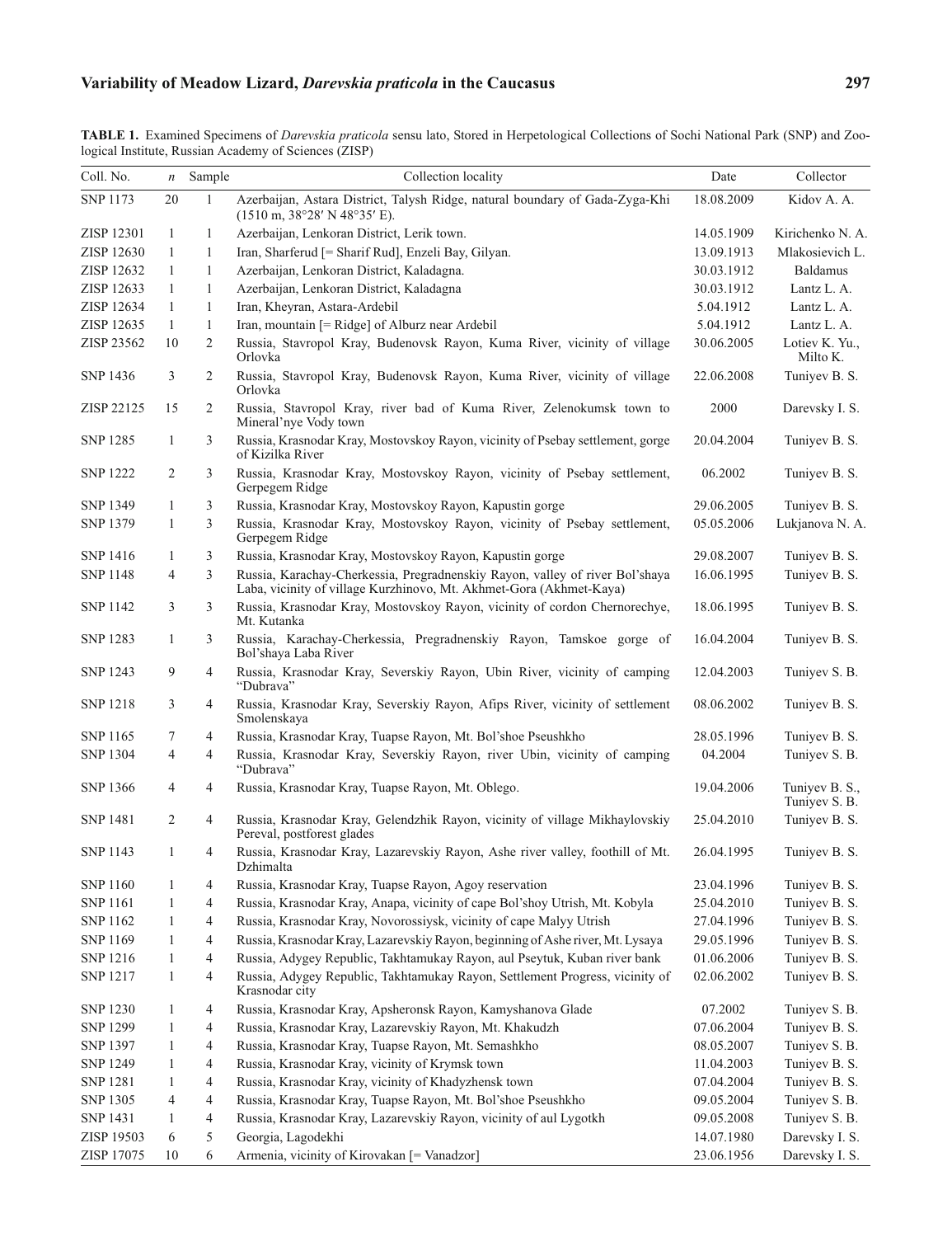Material was treated statistically using standard methods of variation statistics (Lakin, 1990) and one of methods of multivariate statistics — Canonical Discriminate Analysis (CDA) (Tyurin et al., 2003) by the package of STATISTICA 6.0 for Windows. Geographical variability of morphological characters was analyzed using CDA, allowing making a comparison of the preliminary selected groups on the complex of characters (Tyurin et al., 2003). We used a complex of 7 meristic characteristics (G., Sq., P.fm., Gr., M., Sm.1., Inter fm.). Lizards a priori were divided into twelve groups, formed on the principle of sexual and geographical identity.

## **RESULTS**

It is shown that specimens from analyzed populations have for certain differences from each other in a number of morphological characters (Tables  $3 - 5$ ).

Coloration of *D. praticola* was earlier described by Orlova (1978). In addition it is necessary to note that chocolate-brown (not red) tones prevail in Talysh speci-

**TABLE 2.** The List of Morphological Characters

| No.    | Conditional<br>shortening | Name                   | Notice                                                                               |
|--------|---------------------------|------------------------|--------------------------------------------------------------------------------------|
|        | L.t                       | Longitudo totalis      | Distance from tip of muzzle to point of tail                                         |
| 2      | L.                        | Longitudo corporis     | Distance from point of muzzle to point of cloacae fissure                            |
| 3      | L.cd                      | Longitudo caudalis     | From point of cloacae fissure to point of tail                                       |
| 4      | G.                        | Squamae gulares        | Number of the gular scales along a middle line of gullet to middle of collar         |
| 5      | Sq.                       | Squamae                | Number of dorsal scales around the midbody                                           |
| 6      | P.fm                      | Pori femoralis         | Number of femoral pores (right/left)                                                 |
| $\tau$ | S.m.1                     | Submaxillaria          | Number of chin shields                                                               |
| 8      | S.m.2                     | Submaxillaria contacts | Number of joint pears of chin shield                                                 |
| 9      | Gr.                       | Granulae               | Number of granules between superciliary shields and supraocular shields (left/right) |
| 10     | Pil.                      | Pileus                 | Distance from tip of muzzle to posterior end of parietal shield                      |
| 11     | Lt.c.                     | Latitudo capitis       | Maximum width of head                                                                |
| 12     | Al.c.                     | Altitudo capitis       | Height of head near occipital shield                                                 |
| 13     | M.                        | Massetericum           | Massetericum shield (expressed/not expressed)                                        |
| 14     | Inter fm.                 |                        | Squamae inter pori femoralis Number of scales between pori femoralis                 |

**TABLE 3.** Morphological Characters of Examined Samples of *Darevskia praticola* sensu lato

|           |                    | Mean value of character |                     |                       |                    |                      |                     |                     |                  |                          |                               |                          |
|-----------|--------------------|-------------------------|---------------------|-----------------------|--------------------|----------------------|---------------------|---------------------|------------------|--------------------------|-------------------------------|--------------------------|
| Character |                    | sample 1                |                     | sample 2              |                    | sample 3             |                     | sample 4            |                  | sample 5                 |                               | sample 6                 |
|           | males<br>$(n = 8)$ | females<br>$(n = 10)$   | males<br>$(n = 10)$ | females<br>$(n = 17)$ | males<br>$(n = 9)$ | females<br>$(n = 5)$ | males<br>$(n = 20)$ | females<br>$(n=21)$ | males<br>$(n=2)$ | females<br>$(n=4)$       | males<br>$(n = 8)$            | females<br>$(n=2)$       |
| L.t.      | $144 \pm 3.3$      | $145.7 \pm 9.8$         | $145.3 \pm 1.5$     | $151 \pm 2.3$         | $136.7 \pm 1.7$    | $145 \pm 5$          | $150.2 \pm 2.1$     | $141.8 \pm 2.6$     | $154.5 \pm 6.5$  | $\overline{\phantom{0}}$ | $129.3 \pm 6.5$               | $\frac{1}{2}$            |
| L.        | $50.8 \pm 1.7$     | $52.8 \pm 1.5$          | $49.5 \pm 0.8$      | $55.4 \pm 0.8$        | $47.6 \pm 0.8$     | $54.5 \pm 2.2$       | $49.5 \pm 0.4$      | $53.1 \pm 0.7$      | $52 \pm 2$       | $46.8 \pm 3.7$           | $46.1 \pm 2$                  | $50 \pm 0.8$             |
| L.cd.     | $93.5 \pm 2.3$     | $91.3 \pm 7.8$          | $98.3 \pm 1.2$      | $96 \pm 1.7$          | $84.9 \pm 1.7$     | $89.9 \pm 4.5$       | $100.2 \pm 1.8$     | $89.2 \pm 2$        | $102.5 \pm 4.5$  |                          | $84 \pm 4.5$                  | $\overline{\phantom{0}}$ |
| G.        | $17.8 \pm 0.6$     | $17.6 \pm 0.5$          | $18 \pm 0.4$        | $18.2 \pm 0.3$        | $17 \pm 0.3$       | $16.8 \pm 0.6$       | $17.2 \pm 0.4$      | $17.5 \pm 0.4$      | $17.5 \pm 0.5$   | $17.3 \pm 0.5$           | $17.4 \pm 0.5$                | 18                       |
| Sq.       | $37.1 \pm 0.6$     | $38.5 \pm 0.6$          | $37.5 \pm 0.5$      | $37.2 \pm 0.3$        | $36.5 \pm 0.5$     | $34.2 \pm 1.2$       | $36.9 \pm 0.6$      | $36.4 \pm 0.5$      | 38               | $38 \pm 0.6$             | $37.1 \pm 0.4$ $37.5 \pm 1.5$ |                          |
| P.fm.     | $10.9 \pm 0.2$     | $11.3 \pm 0.3$          | $11.6 \pm 0.2$      | $11.6 \pm 0.3$        | $10.5 \pm 0.2$     | $10 \pm 0.45$        | $11.2 \pm 0.2$      | $10.8 \pm 0.2$      | $10 \pm 0.5$     | $10.7 \pm 0.6$           | $11.6 \pm 0.5$                | $10.8 \pm 0.3$           |
| S.m.1     | 5                  | 5                       | 5                   | 5                     | 6                  | 6                    | 6                   | 6                   | 5                | 5                        | $5.1 \pm 0.1$                 | $5.3 \pm 0.1$            |
| S.m.2     | $\overline{2}$     | $\overline{c}$          | 2                   | $\overline{2}$        | 3                  | 3                    | 3                   | 3                   | $\overline{c}$   | $\overline{c}$           | $2.1 \pm 0.1$                 | $2.3 \pm 0.1$            |
| Gr.       | $3 \pm 0.3$        | $4.7 \pm 0.7$           | $2.8 \pm 0.7$       | $2.6 \pm 0.3$         | $6.3 \pm 0.6$      | $7.4 \pm 0.45$       | $7.4 \pm 0.5$       | $8.2 \pm 0.45$      | $4.25 \pm 0.25$  | $3.5 \pm 0.6$            | $4.4 \pm 0.6$                 | $6.3 \pm 1.1$            |
| Pil.      | $11.4 \pm 0.2$     | $11.04 \pm 0.2$         | $10.8 \pm 0.1$      | $10.6 \pm 0.1$        | $11.1 \pm 0.1$     | $10.7 \pm 0.1$       | $11.4 \pm 0.1$      | $10.5 \pm 0.1$      | $11.9 \pm 0.4$   | $10.4 \pm 0.3$           | $11 \pm 0.1$                  | $10.5 \pm 0.1$           |
| Lt.c.     | $7.2 \pm 0.2$      | $6.8 \pm 0.2$           | $5.7 \pm 0.1$       | $5.7 \pm 0.1$         | $6.5 \pm 0.1$      | $6.4 \pm 0.1$        | $6.8 \pm 0.1$       | $6.4 \pm 0.1$       | $6.7 \pm 0.3$    | $6.1 \pm 0.2$            | $5.7 \pm 0.1$                 | $5.7 \pm 0.1$            |
| Al.c.     | $5.6 \pm 0.2$      | $5.4 \pm 0.2$           | $4.5 \pm 0.1$       | $4.5 \pm 0.1$         | $5.1 \pm 0.06$     | $5 \pm 0.1$          | $5.5 \pm 0.1$       | $5.1 \pm 0.1$       | $6 \pm 0.3$      | $5 \pm 0.3$              | $4.3 \pm 0.1$                 | $4.21 \pm 0.1$           |
| $M.*$     | 87.5/12.5          | 100/0                   | 60/40               | 23.5/76.5             | 100/0              | 100/0                | 100/0               | 100/0               | 100/0            | 100/0                    | 100/0                         | 100/0                    |
| Inter fm. | $2.4 \pm 0.2$      | $3.2 \pm 0.2$           | $3.6 \pm 0.1$       | $3.5 \pm 0.1$         | $2.8 \pm 0.3$      | $2.8 \pm 0.4$        | $2.8 \pm 0.2$       | $3.2 \pm 0.1$       | $3.5 \pm 0.5$    | $3.5 \pm 0.3$            | $3.5 \pm 0.2$                 | 4                        |

\* Numerator, expressed (%); denominator, not expressed (%).

**Note.** —, data absent.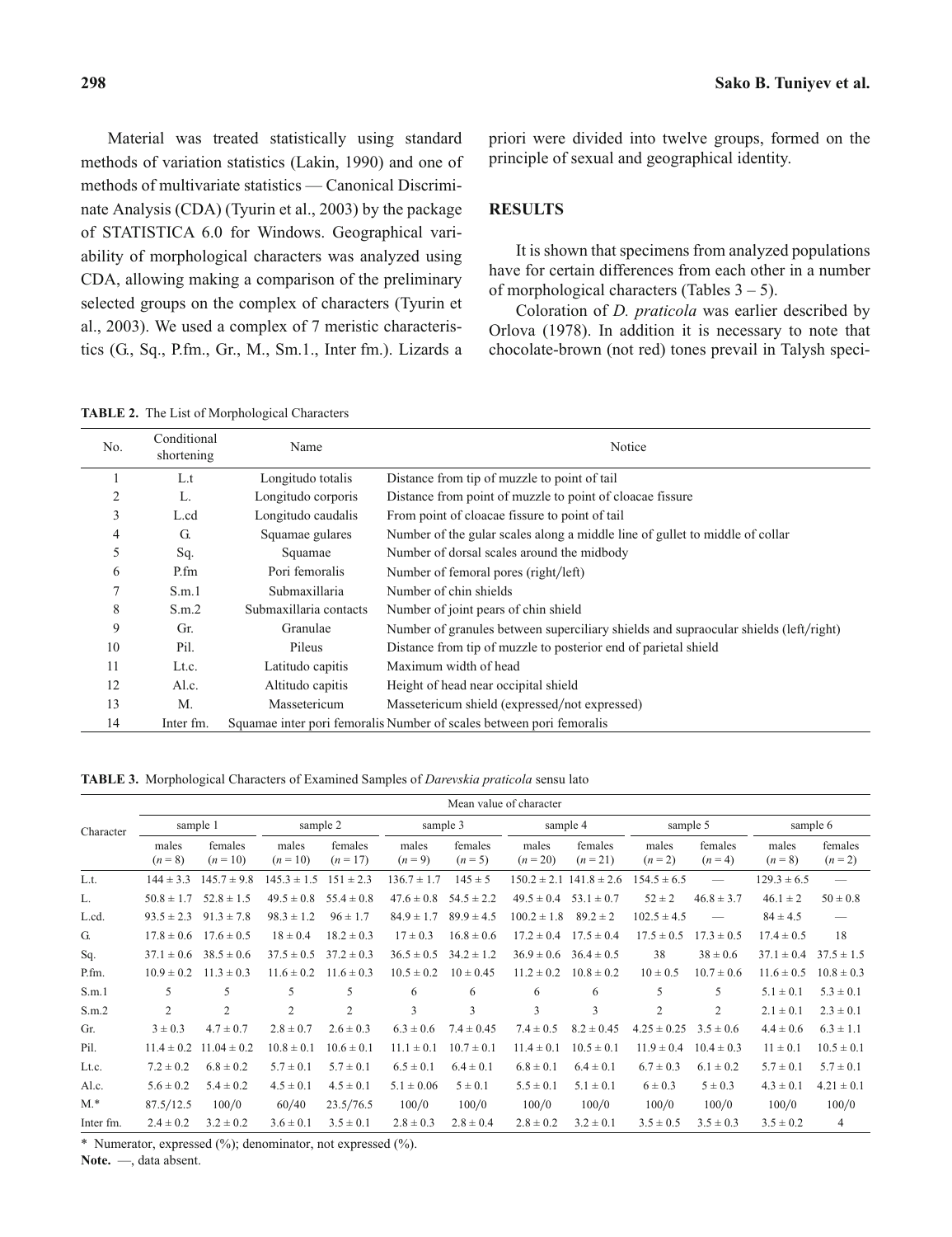mens coloration; a white bar on each side of trunk is poorly expressed, more often it has the same color as background of the back and brighter expressed one above hind limbs. Under light bar on each side of trunk in subadult and adult specimens there is the interrupted dark stripe, or row of spots, not recorded in specimens from other parts of *D. praticola* range. The live coloration of lateral ventral shields is goldish-pink, instead white, yellow, or greenish coloration (Figs. 2 and 3).

Animals from riverbed of Kuma River in the Stavropol Kray are differed the least by contrasting color pattern and homogenous coloration. A light bar on each side of body is often visible only at the level of forelimbs. Tertyshnikov (2002) noted the high percent (43%) of specimens from territory of Central Precaucasus which have no pattern (Fig. 4).

Lantz and Cyrén (1919) noted a little occipital, insignificantly wedged between parietals for a nominative subspecies, while *Darevskia praticola pontica* has larger, deeply penetrating occipital shield. A presence and size of occipital according to our data vary practically in all the populations, but it is possible to see the certain tendencies. In particular, animals from the Stavropol Kray have small triangual occipital shield.

For lizards from Talysh the large triangled (35%) and trapezoid (40%) occipital is marked approximately in an

|  | <b>TABLE 4.</b> Comparison of Males of <i>Darevskia praticola</i> sensu lato from Different Populations |
|--|---------------------------------------------------------------------------------------------------------|
|--|---------------------------------------------------------------------------------------------------------|

|        | Character | 1/2<br>$n=18$ | 1/3<br>$n=17$ | 1/4<br>$n = 28$ | 1/5<br>$n = 10$ | 1/6      | 2/3<br>$n = 16$ $n = 20$ | 2/4<br>$n = 31$ | 2/5<br>$n=13$ | 2/6<br>$n = 19$ | 3/4<br>$n = 29$ | 3/5<br>$n = 11$ | 3/6<br>$n=17$ | 4/5<br>$n = 22$ | 4/6<br>$n = 28$ | 5/6<br>$n=10$ |
|--------|-----------|---------------|---------------|-----------------|-----------------|----------|--------------------------|-----------------|---------------|-----------------|-----------------|-----------------|---------------|-----------------|-----------------|---------------|
|        |           |               |               |                 |                 |          |                          |                 |               |                 |                 |                 |               |                 |                 |               |
|        | L.t.      | $\Omega$      | $\Omega$      |                 |                 | *        |                          | $\Omega$        |               |                 | *               |                 | $\Omega$      | $\Omega$        | ***             | $\ast$        |
| 2      | L.        |               | $\Omega$      |                 |                 | *        |                          |                 |               |                 | $\ast$          | $\ast$          |               |                 | ***             | $**$          |
| 3      | L.cd.     | 0             | $\Omega$      | *               |                 | *        | 0                        | $\Omega$        |               | 0               | *               | $\Omega$        |               | 0               | ***             |               |
| 4      | G.        |               | $\Omega$      |                 |                 | $\Omega$ | *                        |                 |               |                 |                 |                 |               |                 | $\Omega$        |               |
| 5      | Sq.       |               | $\theta$      |                 |                 | $\Omega$ | $\Omega$                 |                 |               |                 |                 |                 |               |                 | $\Omega$        |               |
| 6      | P.fm.     | **            | $\Omega$      | $\Omega$        | 0               | **       | ***                      | $\Omega$        | $***$         | 0               |                 | $\Omega$        | ***           | 0               | $\Omega$        | $**$          |
| $\tau$ | S.m.1     | $\Omega$      | ***           | ***             | 0               | $\Omega$ | ***                      | ***             |               | 0               |                 | ***             | ***           | ***             | ***             |               |
| 8      | S.m.2     |               | ***           | ***             |                 | $\Omega$ | ***                      | ***             |               |                 |                 | ***             | ***           | ***             | ***             |               |
| 9      | Gr./P.f.  | 0             | ***           | ***             |                 | $\Omega$ | ***                      | ***             |               | 0               |                 | $\theta$        | $\Omega$      | $\Omega$        | $***$           |               |
| 10     | Pil.      | *             | $\Omega$      | 0               |                 | $\Omega$ | $\Omega$                 | ***             |               |                 |                 | $***$           | $\Omega$      |                 | $\Omega$        |               |
| 11     | Lt.c.     | ***           | $***$         |                 | 0               | ***      | ***                      | ***             | *             |                 |                 | $\Omega$        | ***           | $\Omega$        | ***             | ***           |
| 12     | Al.c.     | ***           | *             |                 |                 | ***      | ***                      | ***             | **            |                 | $\ast$          | ***             | ***           |                 | ***             | ***           |
| 13     | M.        | $\Omega$      | $\Omega$      |                 |                 | $\Omega$ | $***$                    | $***$           |               |                 |                 | $\Omega$        | $\Omega$      |                 | $\Omega$        |               |
| 14     | Inter fm. | ***           |               |                 |                 | ***      | $\ast$                   | **              |               |                 |                 |                 |               |                 |                 |               |

**Note.** Levels of meaningfulness:  $*P < 0.05$ ;  $**P < 0.01$ ;  $**P < 0.001$ , (0) — there are not reliable differences.

**TABLE 5.** Comparison of Females of *Darevskia praticola* sensu lato from Different Populations

|    | Character | 1/2<br>$n = 27$ | 1/3<br>$n = 15$ | 1/4<br>$n = 31$ | 1/5<br>$n = 14$ | 1/6<br>$n=12$ | 2/3<br>$n = 21$ | 2/4<br>$n = 38$ | 2/5<br>$n = 21$ | 2/6<br>$n = 19$ | 3/4<br>$n = 26$ | 3/5<br>$n = 9$ | 3/6<br>$n = 7$ | 4/5<br>$n = 25$ | 4/6<br>$n = 23$ | 5/6<br>$n=27$ |
|----|-----------|-----------------|-----------------|-----------------|-----------------|---------------|-----------------|-----------------|-----------------|-----------------|-----------------|----------------|----------------|-----------------|-----------------|---------------|
|    | L.t.      | $\Omega$        | $\Omega$        | $\Omega$        |                 |               | $\Omega$        | $\Omega$        |                 |                 |                 |                |                |                 |                 |               |
| 2  | L.        |                 | $\Omega$        | $\Omega$        | $\Omega$        | $\mathbf{0}$  | $\Omega$        | *               | $***$           | $\Omega$        | $\Omega$        | $\Omega$       | $\Omega$       | $***$           | $\theta$        |               |
| 3  | L.cd.     |                 | $\Omega$        | $\Omega$        |                 |               | $\Omega$        | $\Omega$        |                 |                 |                 |                |                |                 |                 |               |
| 4  | G.        |                 | $\Omega$        | $\theta$        | $\Omega$        | $\Omega$      | ***             | $\Omega$        | $\Omega$        | $\Omega$        | $\Omega$        | $\Omega$       | $\Omega$       | 0               | $\Omega$        |               |
| 5  | Sq.       |                 | $***$           | **              |                 | $\mathbf{0}$  | ***             | $\Omega$        |                 | $\mathbf{0}$    | $\Omega$        | *              | $\Omega$       |                 | $\bf{0}$        |               |
| 6  | P.fm.     |                 | $\ast$          | $\theta$        | $\Omega$        | $\Omega$      | ***             | ***             | $\Omega$        | $\Omega$        | $\Omega$        | $\Omega$       | $\Omega$       | $\Omega$        | $\Omega$        |               |
| 7  | S.m.1     | $\Omega$        | ***             | ***             |                 | *             | ***             | ***             |                 | ***             | $\Omega$        | ***            | ***            | ***             | ***             |               |
| 8  | S.m.2     | $\Omega$        | ***             | ***             | $\Omega$        | *             | ***             | ***             |                 | ***             | $\Omega$        | ***            | ***            | ***             | ***             |               |
| 9  | Gr./P.f.  | ***             | $\ast$          | ***             | $\Omega$        | $\Omega$      | ***             | $***$           | $\ast$          | ***             | $\Omega$        | ***            | $\Omega$       | ***             | $\theta$        |               |
| 10 | Pil.      | $\ast$          | $\Omega$        | **              | 0               | $\Omega$      | $\theta$        | $\Omega$        |                 | $\Omega$        | $\Omega$        | $\Omega$       | $\Omega$       | $\Omega$        | $\theta$        |               |
| 11 | Lt.c.     | ***             | $\Omega$        | *               | *               | *             | ***             | ***             |                 | $\Omega$        |                 |                | **             |                 | $***$           |               |
| 12 | Al.c.     | ***             | $\Omega$        | *               |                 | *             | ***             | ***             | *               |                 | $\Omega$        |                | $***$          | $\Omega$        | ***             |               |
| 13 | M.        | ***             | $\Omega$        | $\Omega$        | 0               | $\Omega$      | ***             | ***             | **              | $\Omega$        | $\Omega$        |                | $\Omega$       |                 | $\Omega$        |               |
| 14 | Inter fm. | $\overline{0}$  | $\Omega$        |                 |                 | $\theta$      | ***             | ***             |                 |                 |                 |                | $\Omega$       |                 | 0               |               |

Note. Levels of meaningfulness: \**P* < 0.05; \*\**P* < 0.01; \*\*\**P* < 0.001; (0), there are not reliable differences; (-), there is not information.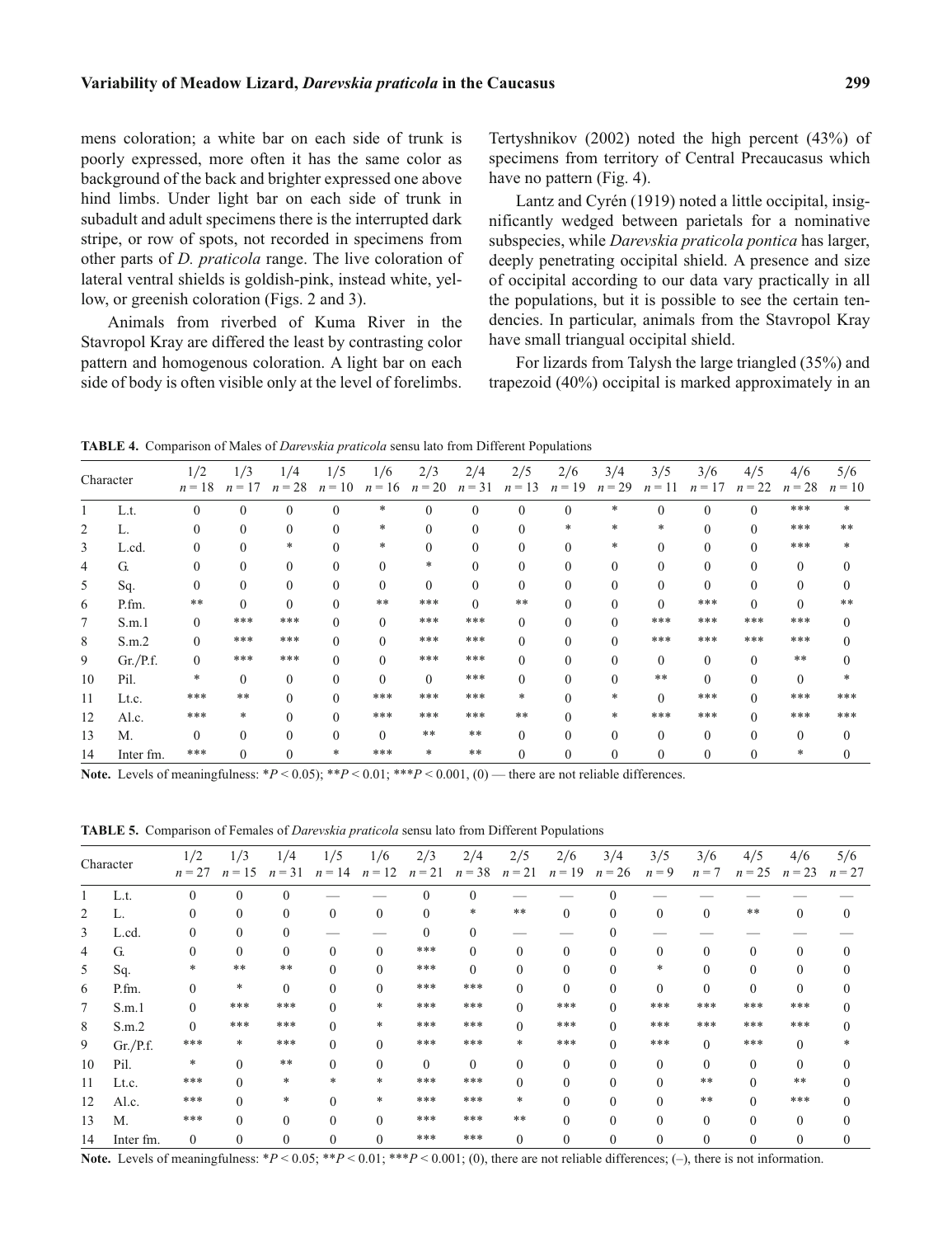

**Fig. 2.** Coloration of *Darevskia praticola hyrcanica* ssp. nov. from Talysh.



**Fig. 4.** Coloration of *Darevskia praticola praticola* from Stavropol Kray (Kuma River valley, vicinity of village Orlovka).



**Fig. 3.** Golden-pink spots on lateral ventral shields of *D. p. hyrcanica* ssp. nov.

equal proportion; about 1% of specimens have the occipital fragmented into small portions and 0.5% of specimens have the diamond-shaped, little rounded occipital, or an occipital absent.

Specimens from North-Western Caucasus have a trapezoid occipital (61%), triangle (21%), little rounded (3%), or little fragmented (1%); occipitals deeply penetrating between parietals in both prevailing configurations present about 25% of general number. An accessory interparietal is registered in 6% of all specimens from North-Western Caucasus. Characteristically, that presence of the large deeply penetrated occipital, as well as presence of additional interparietal, or the fragmented occipital is registered in specimens originated from the west of Krasnodar Kray. On a border of Karachay-Cherkessia and within its territory the lizards with small triangle and rounded occipital are found.

**Males.** The smallest specimens are marked in Armenia (L.t. = 129.3 mm), the largest from East Georgia (154.5 mm) and west of North-Western Caucasus (150.2 mm). Most high length of pileus, height and width of head, is typical for lizards from East Georgia, Talysh and west of North-Western Caucasus, the least — from the Stavropol Kray. The maximal number of chin shields and their contacting pairs is found in animals from North-Western Caucasus (diagnostic characteristic of *D. p. pontica*); asymmetry of 5/6 chin shields is observed in single individuals from Armenia. A central temporal is enlarged in the individuals from all the populations, except for the Stavropol Kray (where it is not expressed in 40% of specimens). The least number of femoral pores is registered in specimens from Talysh (10.9), the east of North-Western Caucasus (10.5), and East Georgia (10). The number of granules between superciliary shields and supraocular shields is minimal in Stavropol (2.8) and Talysh specimens (3), and maximal in the west of North-Western Caucasus (7.4). The minimal number of scales between the rows of femoral pores is found in marginal populations from Talysh (2.4) and North-Western Caucasus (2.8).

**Females.** Distinctions in the sizes of females are not so strongly expressed. However the females from Armenia and from East Georgia (not like males) are distinguished by smallest body length. Maximal length of pileus is marked in Talysh  $(11.04 \text{ mm})$ , minimum — in East Georgia (10.4 mm). The number of pairs of chin shields and pairs of contacting submaxillar shields is maximal in animals from North-Western Caucasus (diagnostic characteristic of *D. p. pontica*). Like in males an asymmetry of 5/6 chin shields is observed in single specimens from Armenia. A central temporal is enlarged in the specimens of all of populations, except for lizards from the Stavropol Kray. In majority (76.5%) of these specimens this shield practically does not differ in size from other shields of temporal area. The minimal number of femoral pores is found in specimens from the west of North-Western Caucasus (10.04), maximal number from the Stavropol Kray (11.6). The number of granules between superciliary shields and supraocular shields is maximal in North-Western Caucasus (8.2) and mini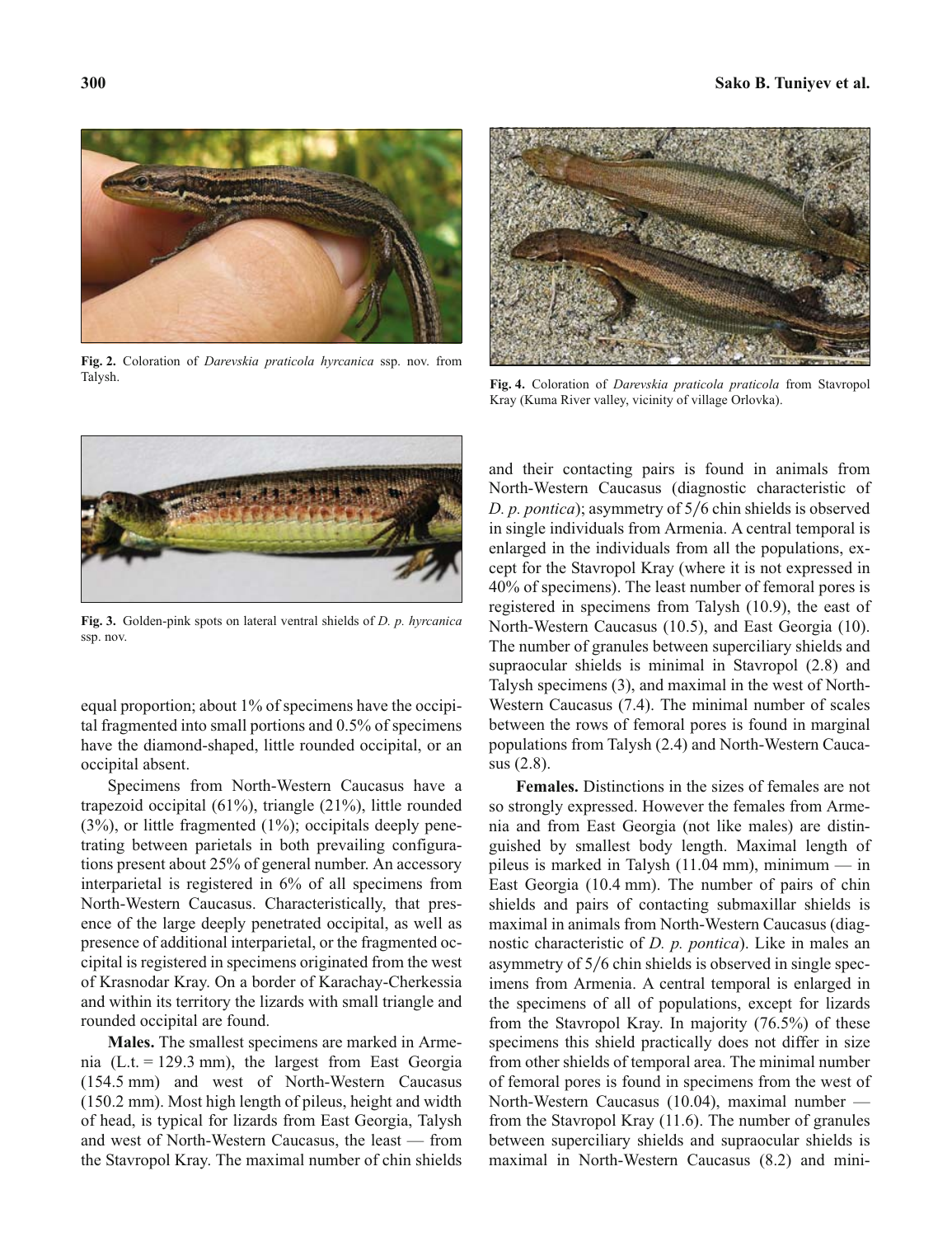mal — in the Stavropol Kray (2.6). The minimal number of scales between the rows of femoral pores is registered in marginal population from Talysh (3.2), west of North-Western Caucasus (2.8) and the east of North-Western Caucasus (3.2). Similarity between these three peripheral populations is marked in a maximal width and height of head.

The main patterns of sexual dimorphism in general do not differ from those described by Orlova (1978) and shown in Tables  $6 - 8$ .

The results of CDA showed relatively high accuracy of division of geographical groups. Accuracy for males is following: Talysh —  $81.8\%$ , Armenia —  $85.7\%$ , East Georgia — 50.0%, Stavropol Kray — 63.6%, the east of North-Western Caucasus — 44.4%, west of North-Western Caucasus — 80%; accuracy for females: Talysh — 93.3%, Armenia — 50.0%, East Georgia — 25.0%, Stavropol Kray — 74.5%, the east of North-Western Caucasus — 57.1%, west of North-Western Caucasus — 87%.

The results of CDA show that in space of discriminant functions males of lizards formed two groups (Fig. 5). The first group consists of the males from the

**TABLE 6.** Comparison of Adult Males and Females of *Darevskia praticola* sensu stricto  $\frac{\text{Males} (n=29)}{\text{Similar number}}$ 

Females  $(n=33)$ <br>min – max  $\frac{\pi}{\sqrt{m}} = m$ 

 $127 - 162$  $146 \pm 4.4$ 

 $39 - 61$  $\frac{39 - 61}{53.2 \pm 0.9}$ 

 $78 - 105$  $\frac{78 - 105}{92.9 \pm 3}$ 

 $\frac{16 - 20}{7.9 \pm 0.}$  $17.9 \pm 0.2$ 

 $35 - 41$  $\frac{35 - 41}{37.7 \pm 0.3}$ 

 $9 - 13$  $\frac{9-13}{11.3 \pm 0.4}$ 

 $1 - 8$  $\frac{1-8}{3.6 \pm 0.6}$  $2(3)$ 

 $9.7 - 12$  $12 \pm 0.1$ 

 $5.2 - 7.9$ 

*t P*

 $0.9$   $>0.05$ 

3.7  $< 0.001$ 

 $0.1$   $>0.05$ 

 $0.4$   $>0.05$ 

 $1.3 \t > 0.05$ 

 $0.1$   $>0.05$ 

 $0.6 > 0.05$ 

 $2.4 \leq 0.05$ 

 $0.4$   $>0.05$ 

 $\frac{\text{cos}~(n-\text{sin})}{\text{x} \pm m}$ 

 $\frac{121 - 161}{41.6 \pm 2.8}$  $141.6 \pm 2.8$  $\frac{1}{r} + m$ 

 $42 - 61$  $\frac{42 - 61}{48.9 \pm 0.7}$ 

 $79 - 107$  $\frac{79-107}{93.2 \pm 2.1}$ 

 $\frac{15 - 20}{7.7 \pm 0.}$  $17.7 \pm 0.2$ 

 $34 - 40$  $\frac{34 - 40}{37.2 \pm 0.3}$ 

 $9 - 13$  $\frac{9-13}{11.3 \pm 0.3}$ 

 $0 - 6$  $\frac{0-6}{3.3 \pm 0.5}$  $2(3)$ 

 $9.8 - 12.3$  $11.1 \pm 0.1$ 

 $5.3 - 7.7$ 

L.t.

L.

G.

Sq.

P.fm.

Gr.

Pil.

Lt.c.

L.cd.

| $\cdots$  | $-1$ , $-1$ , $-1$ , $-1$ , $-1$ , $-1$ , $-1$ , $-1$ , $-1$ , $-1$ , $-1$ , $-1$ , $-1$ , $-1$ , $-1$ , $-1$ , $-1$ , $-1$ , $-1$ , $-1$ , $-1$ , $-1$ , $-1$ , $-1$ , $-1$ , $-1$ , $-1$ , $-1$ , $-1$ , $-1$ , $-1$ , $-1$ |               |     |       |
|-----------|-------------------------------------------------------------------------------------------------------------------------------------------------------------------------------------------------------------------------------|---------------|-----|-------|
| Inter fm. | $3.2 \pm 0.1$                                                                                                                                                                                                                 | $3.5 \pm 0.1$ | 1.4 | >0.05 |
|           | $2 - 4$                                                                                                                                                                                                                       | $2 - 4$       |     |       |
| Al.c.     | $4.8 \pm 0.1$                                                                                                                                                                                                                 | $4.8 \pm 0.1$ | 0.3 | >0.05 |
|           | $4 - 6.5$                                                                                                                                                                                                                     | $3.8 - 6.5$   |     |       |
| LU.C.     | $6.2 \pm 0.1$                                                                                                                                                                                                                 | $6.1 \pm 0.1$ | 0.4 | 20.05 |

S.m.1  $5(6)$   $5(6)$   $-$ S.m.2 2 (3)  $2 (3)$   $2 (3)$   $-$ 



**Fig. 5.** Two-dimensional scatterplot of samples of *Darevskia praticola* in space of CDA function by the complex of morphometric characters. Adult males.

**TABLE 7.** Comparison of Morphological Characters of Adult Males and Females of *Darevskia pontica* sensu stricto (North-Western Caucasus)

| Character | Males $(n=29)$<br>min – max | Females $(n=26)$<br>min – max | $\bar{t}$ | P       |
|-----------|-----------------------------|-------------------------------|-----------|---------|
|           | m                           |                               |           |         |
| L.t.      | $135 - 159$                 | $134 - 157$                   | 1.6       | >0.05   |
|           | $147.7 \pm 2.4$             | $142.4 \pm 2.3$               |           |         |
| L.        | $42.9 - 52.4$               | $47.6 - 61.6$                 |           | < 0.001 |
|           | $48.9 \pm 0.4$              | $53.3 \pm 0.7$                | 5.7       |         |
|           | $87.7 - 107.1$              | $81.3 - 99.2$                 |           |         |
| L.cd.     | $98.2 \pm 2$                | $89.3 \pm 1.7$                | 3.4       | < 0.01  |
|           | $14 - 21$                   | $15 - 21$                     |           |         |
| G.        | $17.1 \pm 0.3$              | $17.4 \pm 0.3$                | 0.7       | >0.05   |
|           | $32 - 41$                   | $30 - 42$                     |           |         |
| Sq.       | $36.8 \pm 0.4$              | $36 \pm 0.5$                  | 1.3       | >0.05   |
|           | $9 - 13$                    | $9 - 13$                      |           |         |
| P.fm.     | $11 \pm 0.3$                | $10.6 \pm 0.4$                | 1.3       | >0.05   |
| S.m.1     | 6(5)                        | 6(5)                          |           |         |
| S.m.2     | 3(2)                        | 3(2)                          |           |         |
|           | $1 - 11$                    | $5 - 12$                      |           |         |
| Gr.       | $7 \pm 0.8$                 | $8.1 \pm 0.8$                 | 1.9       | >0.05   |
|           | $10.5 - 12.4$               | $9.7 - 11.2$                  |           |         |
| Pil.      | $11.3 \pm 0.1$              | $10.5 \pm 0.1$                | 6.6       | < 0.001 |
|           | $6 - 7.5$                   | $5.9 - 7.1$                   |           |         |
| Lt.c.     | $6.7 \pm 0.1$               | $6.4 \pm 0.1$                 | 3.2       | < 0.01  |
|           | $4.5 - 6.7$                 | $4.7 - 5.9$                   |           |         |
| Al.c.     | $5.4 \pm 0.1$               | $5.1 \pm 0.1$                 | 0.3       | >0.05   |
|           | $2 - 4$                     | $2 - 4$                       |           |         |
| Inter fm. |                             |                               | 1.8       | >0.05   |
|           | $2.8 \pm 0.2$               | $3.2 \pm 0.1$                 |           |         |

**Notes.** —, data absent; in brackets — rare, as exception.

**Notes.** —, data absent; in brackets, rare, as exception.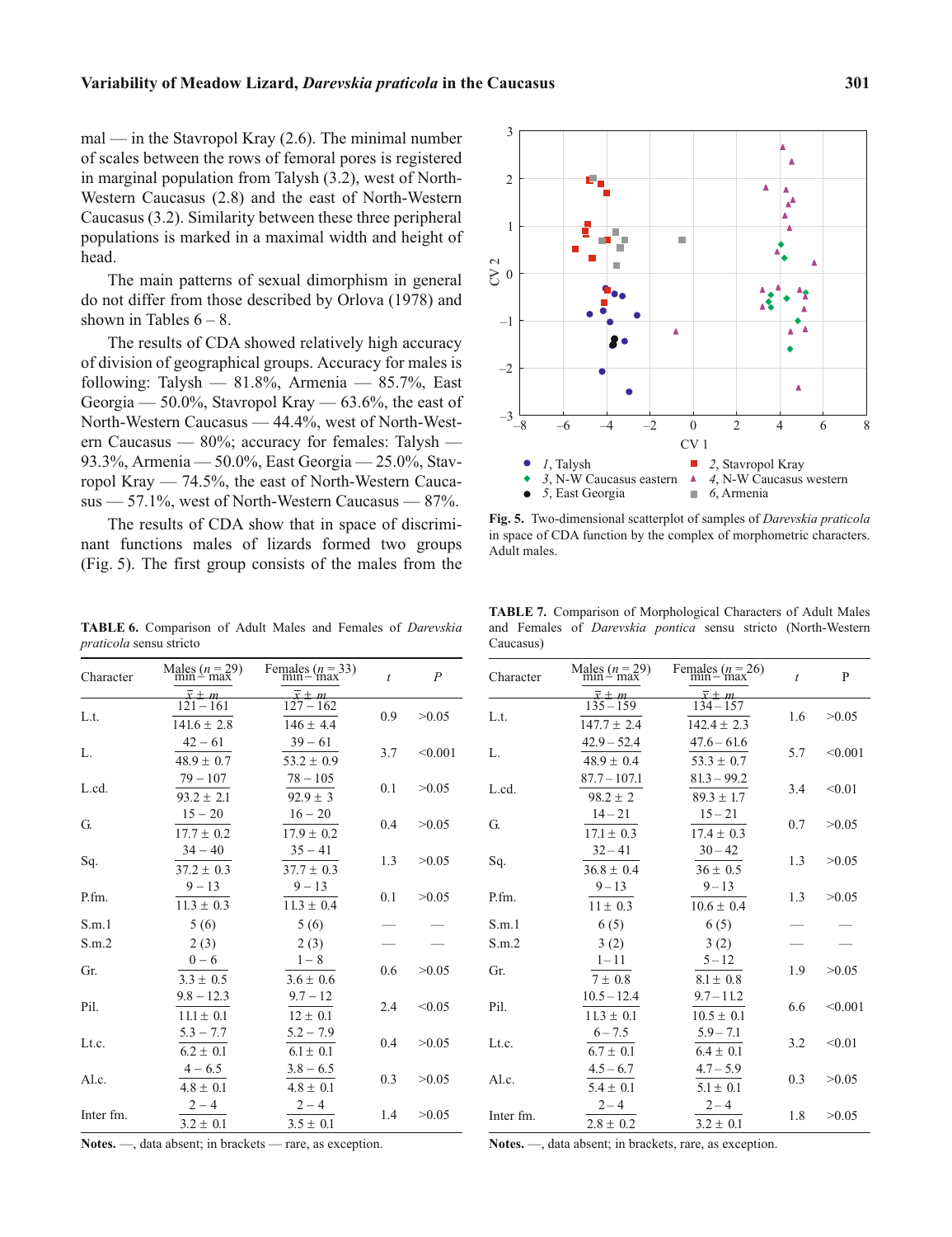

**Fig. 6.** Two-dimensional scatterplot of samples of *Darevskia praticola* in space of CDA function by the complex of morphometric characters. Adult females.

Stavropol Kray, East Georgia, Armenia and Talysh, the second one — of the males North-Western Caucasus. Animals from Talysh are isolated from animals from Armenia and Stavropol Kray in the second discriminant function. The small number of specimens in sample from East Georgia was reflected in a canonical analysis.

Distributing in space of discriminant functions of females (Fig. 6) appeared more heterogeneous with formation of three groups. The absolutely isolated position was occupied by females from North-Western Caucasus. Part of females from the Stavropol Kray formed independent group (Zelenokumsk — Mineral'nye Vody), and other part (village Orlovka) is more similar in morpho**TABLE 8.** Comparison of Morphological Characters of Adult Males and Females of *Darevskia praticola hyrcanica* ssp. n. from Talysh

| Character | Males $(n=7)$<br>min-max          | Females $(n=11)$<br>min – max         | $\bar{t}$      | P      |
|-----------|-----------------------------------|---------------------------------------|----------------|--------|
| L.t.      | m<br>$131 - 148$<br>$144 \pm 3.3$ | х±т<br>$128 - 162$<br>$145.7 \pm 9.8$ | 0.19           | >0.05  |
| L.        | $45 - 61$<br>$50.8 \pm 1.7$       | $46 - 59$<br>$52.8 \pm 1.5$           | 0.9            | >0.05  |
| L.cd.     | $84.6 - 97.1$<br>$93.5 \pm 2.3$   | $78 - 105$<br>$91.3 \pm 7.8$          | 0.3            | >0.05  |
| G.        | $15 - 20$<br>$17.8 \pm 0.6$       | $16 - 20$<br>$17.6 \pm 0.5$           | 0.2            | >0.05  |
| Sq.       | $36 - 48$<br>$44.8 \pm 1.5$       | $38 - 46$<br>$41.1 \pm 0.7$           | 2.4            | < 0.05 |
| P.fm.     | $10 - 12$<br>$10.9 \pm 0.2$       | $10 - 13$<br>$11.3 \pm 0.3$           | 1              | >0.05  |
| S.m.1     | 5                                 | 5                                     |                |        |
| S.m.2     | $\overline{2}$                    | $\overline{2}$                        |                |        |
| Gr.       | $1 - 4$<br>$3 \pm 0.3$            | $2 - 8$<br>$4.7 \pm 0.7$              | $\overline{c}$ | >0.05  |
| Pil.      | $10.4 - 11.9$<br>$11.4 \pm 0.2$   | $9.7 - 12$<br>$11.04 \pm 0.2$         | 1.2            | >0.05  |
| Lt.c.     | $6 - 7.7$<br>$7.2 \pm 0.2$        | $6 - 7.9$<br>$6.8 \pm 0.2$            | 1.3            | >0.05  |
| Al.c.     | $4.6 - 6.5$<br>$5.6 \pm 0.2$      | $4.5 - 6.5$<br>$5.4 \pm 0.2$          | 0.6            | >0.05  |
| Inter fm. | $2 - 3$<br>$2.4 \pm 0.2$          | $2 - 4$<br>$3.2 \pm 0.2$              | 3              | < 0.01 |

type with the females from Talysh. Females from Georgian and Armenian populations did not show any differences, what presumably, could be related to the small number of the examined specimens. It is necessary to notice that animals from North-Western Caucasus are well isolated in both discriminant functions, while differences of animals from other groups are in a greater degree expressed in the second discriminant function.

The results obtained confirm the high degree of morphological separateness of the compared samples of meadow lizard. Likeness degree between the selected

**TABLE 9.** Mahalonobis Distances and Levels of Significance Among the Groups of Males *D. praticola* sensu lato, According CDA Results

| Sample                       | Talysh | Stavropol Kray | North-Western<br>Caucasus, east | North-Western<br>Caucasus, west | East Georgia | Armenia |
|------------------------------|--------|----------------|---------------------------------|---------------------------------|--------------|---------|
| Talysh                       |        | 5.6            | 70.1                            | 70.2                            | 3.5          | 5.8     |
| Stavropol Kray               | 0.003  | _              | 87.1                            | 85.1                            | 10.1         | 4.9     |
| North-Western Caucasus, east | 0.000  | 0.0            |                                 | 1.5                             | 72.3         | 66.3    |
| North-Western Caucasus, west | 0.000  | 0.0            | 0.4                             |                                 | 73.8         | 63.2    |
| East Georgia                 | 0.8    | 0.3            | 0.000002                        | 0.000001                        | __           | 7.3     |
| Armenia                      | 0.01   | 0.4            | 0.000000                        | 0.000000                        | 0.6          |         |

Notes. Levels of significance/Mahalonobis distance.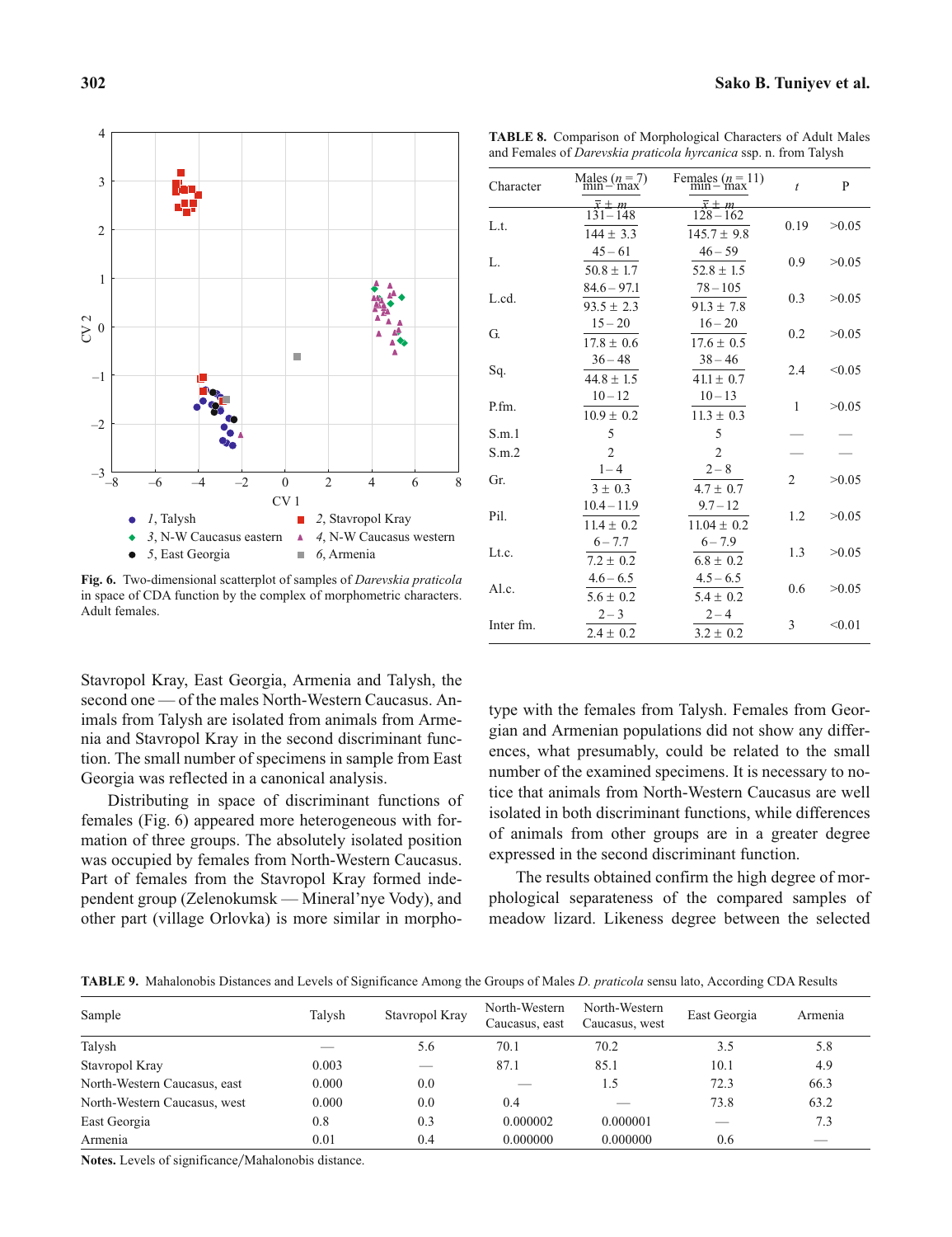| Sample                       | Talvsh | Stavropol Kray | North-Western<br>Caucasus, east | North-Western<br>Caucasus, west | East Georgia | Armenia |
|------------------------------|--------|----------------|---------------------------------|---------------------------------|--------------|---------|
| Talysh                       |        | 16.2           | 76.5                            | 65.4                            | 1.3          | 8.6     |
| Stavropol Kray               | 0.0    | _              | 99.4                            | 86.9                            | 15.8         | 23.6    |
| North-Western Caucasus, east | 0.0    | 0.0000         |                                 | 1.9                             | 75.9         | 47.1    |
| North-Western Caucasus, west | 0.0    | 0.0000         | 0.3                             |                                 | 64.7         | 36.5    |
| East Georgia                 | 0.9    | 0.0001         | 0.0000                          | 0.0000                          | __           | 6.7     |
| Armenia                      | 0.4    | 0.01           | 0.0001                          | 0.0004                          | 0.7          | _       |

**TABLE 10.** Mahalonobis Distances and Levels of Significance Among the Groups of Females *D. praticola* sensu lato, According CDA Results

Notes. Levels of significance/Mahalonobis distance.

samples in a CDA is estimated by Mahalonobis distance (Tyurin et al., 2003). The distances between the centers of samples of adult males of meadow lizard varied from 1.5 to 87.1. Minimum (1.5) value was shown between males from western and east parts of North-Western Caucasus, and maximal value (85.1, 87.1) — between males from western and east population of North-Western Caucasus and Stavropol Kray (Table 9). For the females this distance between the centers of samples varied from 1.3 to 99.4. Minimum (1.3) value was shown between females from East Georgia and Talysh, and maximal value (99.4) — between females from the Stavropol Kray and North-Western Caucasus (Table 10).

The contribution of different morphological characters to discrimination of groups is different. Because the first discriminant function takes into account the most percent of dispersion and dividing of animals into basic groups occurs exactly along it, we will describe the contribution of characters to the division of groups on the basis of values of this function (Tables 9 and 10).

A maximal contribution to discrimination of groups of males (Table 11) was brought by the followings characters: number of chin shields and gulares, number of femoral pores, number of scales between the rows of femoral pores, number of granules.

A maximal contribution to discrimination of groups of females (Table 12) was brought by the number of chin shields, presence/absence of massetericum and number of scales between the rows of femoral pores.

During our study new information was obtained about morphology and geographical variability. Most valuable is revealing of substantial differences in the mean values in a number of metric and meristic characters of lizards from six regions (Tables  $3 - 5$ ), and also discrimination of three groups among six samples, selected by principle of geographical identity using a CDA (Figs. 5 and 6; Tables 9 and 10).

The results obtained allow to made a conclusion about taxonomic distinctivity of only three groups from the Stavropol Kray, North-Western Caucasus and Talysh, while lizards from Armenia and East Georgia are

|  |  | <b>TABLE 11.</b> Contribution of Different Morphological Characters in    |  |
|--|--|---------------------------------------------------------------------------|--|
|  |  | Separation of Males Group <i>D. praticola</i> sensu lato (on DCA Results) |  |

| Character      | Standardized coefficient<br>of first discriminant function | Character rank |  |  |  |
|----------------|------------------------------------------------------------|----------------|--|--|--|
| G.             | 0.03                                                       | $\mathcal{L}$  |  |  |  |
| Sq.            | 0.02                                                       | 6              |  |  |  |
| $P_{\text{r}}$ | 0.03                                                       | 3              |  |  |  |
| Sm.1           | 0.14                                                       |                |  |  |  |
| Gr.            | 0.03                                                       | 4              |  |  |  |
| М.             | 0.025                                                      |                |  |  |  |
| Inter fm.      | 0.03                                                       | 5              |  |  |  |

**TABLE 12.** Contribution of Different Morphological Characters in Separation of Females Group *D. praticola* sensu lato (on DCA Results)

| Character | Standardized coefficient<br>of first discriminant function | Character rank |  |  |  |
|-----------|------------------------------------------------------------|----------------|--|--|--|
| G.        | 0.01                                                       |                |  |  |  |
| Sq.       | 0.01                                                       | 6              |  |  |  |
| P.fm.     | 0.01                                                       | 5              |  |  |  |
| Sm.1      | 0.7                                                        |                |  |  |  |
| Gr.       | 0.01                                                       | 4              |  |  |  |
| М.        | 0.04                                                       | 2              |  |  |  |
| Inter fm. | 0.02                                                       | 3              |  |  |  |

close to the Stavropol animals. Level of differences of animals from both groups from North-Western Caucasus from animals of all of other groups confirms the species status of *D. praticola* and *D. pontica*. Interestingly, that the maximal values of Mahalonobis distance (87.1 and 99.4) is obtained in specimens of both sexes in the neighboring populations from Stavropol Kray and the east of North-Western Caucasus. It justifies the high degree of divergence of examined populations.

Animals from Talysh population, despite of considerable geographical isolation can be considered as a form of only subspecific level. This conclusion can be supported by differences in pholidosis, proportions of head and color pattern of lizards from Talysh.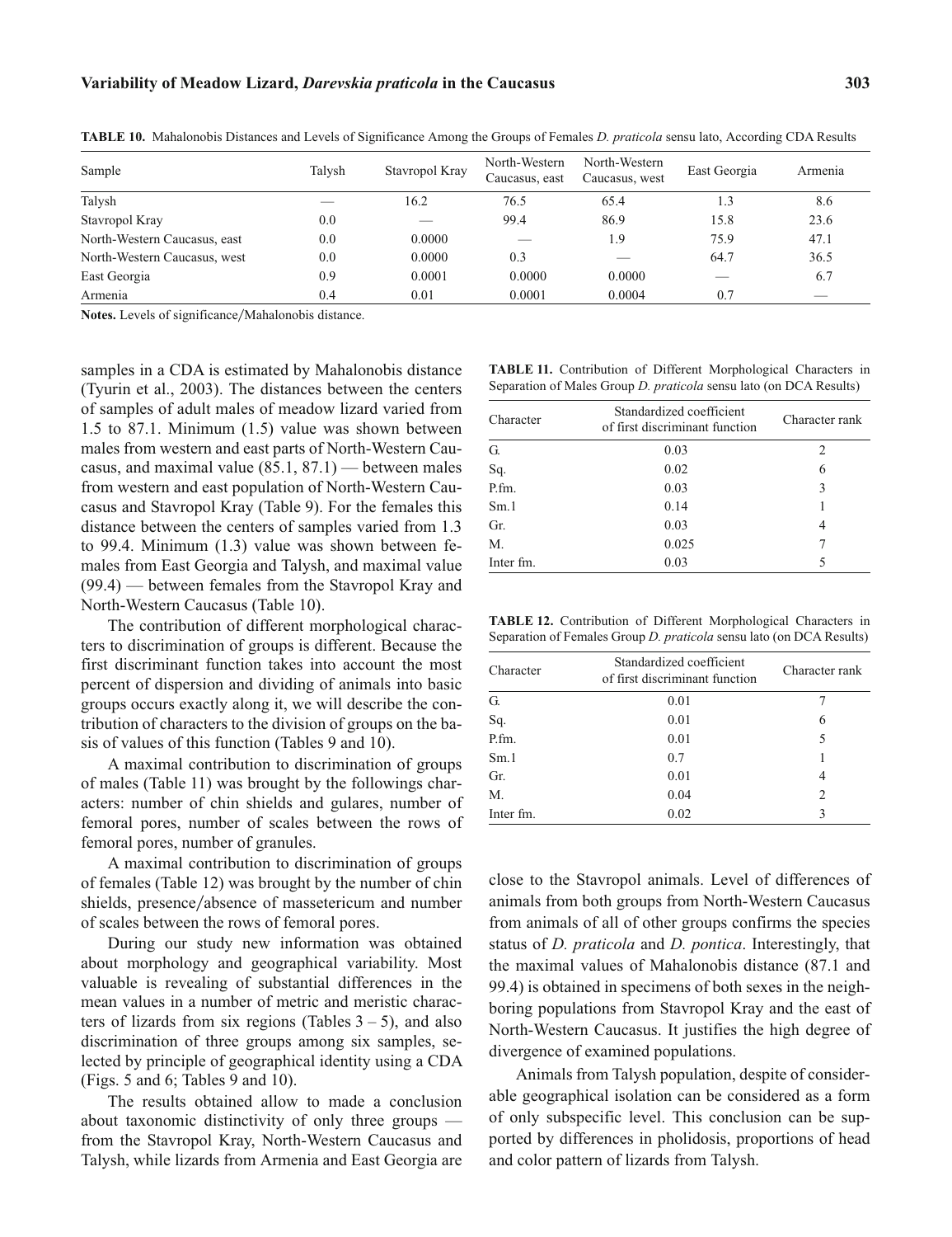

**Fig. 7.** Holotype of *Darevskia praticola hyrcanica* ssp. nov.: *a*, dorsal side; *b*, ventral side; *c*, head from lateral side; *d*, head from ventral side.

#### **DESCRIPTION OF A NEW SUBSPECIES**

### **Family Lacertidae Bonaparte, 1831 Genus** *Darevskia* **Arribas, 1997** *Darevskia praticola hyrcanica* **Tuniyev, Doronin, Kidov et Tuniyev ssp. nov.**

**Diagnosis.** Small lizard, different from specimens of nominative subspecies by the larger size of pileus, higher values of width and height of head, reduced number of scales between the rows of femoral pores. Animals are colored in chocolate-brown tones; on each side of body under light bar the interrupted dark stripe, or row of spots; always contrasting color pattern, the color in life of lateral ventrals is goldish-pink.

**Holotype.** Herpetological collection of Sochi National Park, Sochi, SNP No 1473 (5), adult female, Azerbaijan, Astara District, Talysh Ridge, natural bound-Azerbaijan, Astara District, Talysh Ridge, natural bound-<br>ary of Gada-Zyga-Khi (1510 m above sea level, 38°28' N<br>48°35' E), 18.08.2009, collector A. A. Kidov (Fig. 7). E), 18.08.2009, collector A. A. Kidov (Fig. 7).

**Paratypes.** 25 specimens, herpetological collection of SNP, Sochi; 6 specimens, ZISP, St. Petersburg:

SNP, No. 1473 (0) adult male, (1) adult male, (2) adult male, (3) adult male, (4) adult male, (6) adult male, (7) subadult male, (8) subadult male, (9) subadult male, (10) adult female, (11) adult female, (12) adult female, (13) adult female, (14) adult female, (15) subadult female, (16) subadult female, (17) subadult female, (18) subadult female, (19) subadult female, Azerbaijan, Astara District, Talysh Ridge, natural boundary of Gada-Zyga-Khi District, Talysh Ridge, natural boundary of Gada-Zyga-Khi, 18.08.2009, collector A. A. Kidov;

ZISP, No. 12301, adult female, Azerbaijan, Lenkoran District, Lerik, 14.05.1909, collector N. A. Kirichenko;

ZISP, No. 12630, adult female, Iran, Sharferud [= Sharif Rud], Enzeli Bay, Gilyan, 13.09.1913, collector G. Mlokosevich;

ZISP, No. 12632, adult female, Azerbaijan, Lenkoran District, Kaladagna, 30.03.1912, collector Baldamus;

ZISP, No. 12633, adult female, Azerbaijan, Lenkoran District, Kaladagna, 30.03.1912, collector Baldamus;

ZISP, No. 12634, adult female, Iran, Kheyran, Astara-Ardebil, 05.04.1912, collector L. A. Lantz;

ZISP, No. 12635, adult male, Iran, mountain [= Ridge] of Alburz near Ardebil, collector L. A. Lantz.

**Description of holotype.** Adult female, length of body from the snout to the anus (L.) 50.9 mm, length of tail (L.cd.) 97.1 mm. Distance from the snout to the posterior edge of parietals (Pil.) 11.5 mm; maximal head width in the region of tympanic shield (Lt.c.) 7.6 mm; head height in the region of occipital (Al.c.) 6 mm. Width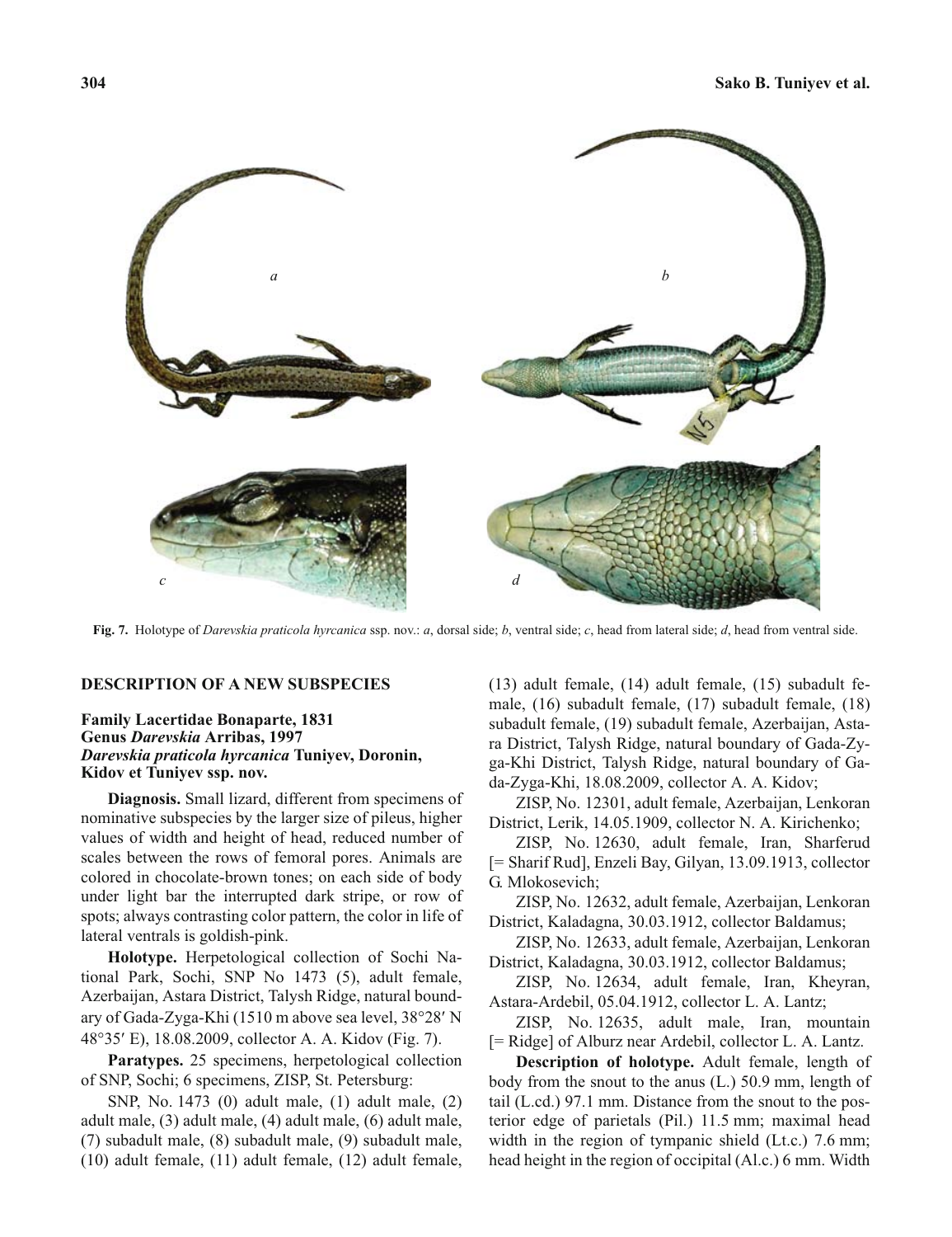| No.          | Collection<br>No. | Speci-<br>men No. | Sex          | L.t.                            | L.   | L.cd.                           | G. | Sq. |     | P.fm. Sm.1 Sm.2          |                | Gr.            | Pil. | Lt.c | Al.c. | M.             | Inter<br>fm.   |
|--------------|-------------------|-------------------|--------------|---------------------------------|------|---------------------------------|----|-----|-----|--------------------------|----------------|----------------|------|------|-------|----------------|----------------|
| $\mathbf{1}$ | <b>SNP 1473</b>   | $\theta$          | male         | 131.4                           | 46.4 | 85                              | 17 | 38  | 11  | 5                        | 2              | 3              | 10   | 6.7  | 4.8   | 1              | $\overline{c}$ |
| 2            | <b>SNP 1473</b>   | 1                 | male         | 145.6                           | 50.6 | 95                              | 16 | 38  | 10  | 5                        | $\overline{2}$ | $\overline{c}$ | 12   | 7    | 6     | 1              | $\overline{2}$ |
| 3            | <b>SNP 1473</b>   | 2                 | male         | $\hspace{0.1mm}-\hspace{0.1mm}$ | 61   | $\overbrace{\qquad \qquad }^{}$ | 19 | 39  | 11  | 5                        | $\overline{2}$ | 1              | 12   | 7.6  | 5.7   | 1              | 3              |
| 4            | <b>SNP 1473</b>   | 3                 | male         | 146.5                           | 49.5 | 97                              | 15 | 35  | 11  | 5                        | $\overline{2}$ | 7              | 11   | 7.5  | 5.4   | 1              | $\overline{2}$ |
| 5.           | <b>SNP 1473</b>   | 4                 | male         | 148                             | 50.9 | 97.1                            | 20 | 38  | 11  | 5                        | $\overline{2}$ | 8              | 12   | 7.6  | 6     | 1              | $\overline{2}$ |
| 6            | ZISP 12635        | 1                 | male         | $\qquad \qquad$                 | 45   | $\overbrace{\qquad \qquad }^{}$ | 17 | 36  | 10  | 5                        | 2              | 6              | 11   | 6    | 4.6   |                | 3              |
|              | <b>SNP 1473</b>   | 6                 | male         | $\hspace{0.1mm}-\hspace{0.1mm}$ | 50.4 | $\overbrace{\qquad \qquad }^{}$ | 18 | 35  | 11  | 5                        | 2              | 7              | 12   | 7.7  | 6.5   | 2              | 3              |
| 8            | <b>SNP 1473</b>   | 7                 | subad. male  | 121                             | 44.3 | 76.7                            | 17 | 39  | 20  | 5                        | $\mathfrak{2}$ | 6              | 10.2 | 6.8  | 4.8   | 1              | 4              |
| 9            | <b>SNP 1473</b>   | 8                 | subad, male  | 124                             | 44.4 | 79.6                            | 17 | 37  | 22  | 5                        | $\overline{2}$ | 9              | 9.6  | 6.9  | 4.5   | 1              | 3              |
| 10           | <b>SNP 1473</b>   | 9                 | subad. male  | 119                             | 43.7 | 75.3                            | 16 | 34  | 2.1 | $\overline{\phantom{1}}$ | 2              | 6              | 10.2 | 6.3  | 4.6   | $\mathfrak{D}$ | 3              |
| 11           | <b>SNP 1473</b>   | 10                | female       |                                 | 47.5 | $\overbrace{\qquad \qquad }^{}$ | 18 | 38  | 13  | 5                        | $\overline{2}$ | $\overline{c}$ | 9.7  | 6.6  | 5.1   | 1              | 3              |
| 12           | <b>SNP 1473</b>   | 11                | female       | $\overbrace{\qquad \qquad }^{}$ | 57.5 |                                 | 16 | 36  | 11  | 5                        | $\overline{2}$ | 3              | 11   | 7    | 5.7   | 1              | 3              |
| 13           | <b>SNP 1473</b>   | 12                | female       | 137.4                           | 47.4 | 90                              | 16 | 36  | 10  | 5                        | $\overline{2}$ | 4              | 11   | 6.9  | 5.2   | 1              | 3              |
| 14           | <b>SNP 1473</b>   | 13                | female       | $\qquad \qquad$                 | 52.3 | $\overbrace{\qquad \qquad }^{}$ | 17 | 40  | 10  | 5                        | $\overline{2}$ | 8              | 12   | 7.6  | 5.8   | 1              | 3              |
| 15           | <b>SNP 1473</b>   | 14                | female       | $\overline{\phantom{m}}$        | 55.1 | $\overbrace{\qquad \qquad }^{}$ | 18 | 37  | 11  | 5                        | $\overline{2}$ | 4              | 11   | 6.9  | 5.2   | 1              | 4              |
| 16           | ZISP 12630        |                   | female       | $\qquad \qquad$                 | 46   | $\overbrace{\qquad \qquad }^{}$ | 16 | 40  | 12  | 5                        | $\overline{2}$ | $\overline{2}$ | 11   | 6    | 5     | 1              | 4              |
| 17           | ZISP 12301        |                   | female       |                                 | 59   | $\hspace{0.1mm}-\hspace{0.1mm}$ | 20 | 38  | 13  | 5                        | $\overline{2}$ | 3              | 12   | 7    | 6     |                | $\overline{2}$ |
| 18           | ZISP 12632        |                   | female       | 162                             | 57   | 105                             | 18 | 41  | 11  | 5                        | $\overline{2}$ | 8              | 12   | 7.9  | 6.5   | 1              | 3              |
| 19           | ZISP 12633        |                   | female       | 147                             | 56   | 91                              | 20 | 38  | 12  | 5                        | $\overline{2}$ | 5              | 11   | 6.3  | 5     | 1              | 4              |
| 20           | ZISP 12634        |                   | female       | 128                             | 50   | 78                              | 17 | 41  | 11  | 5                        | $\mathfrak{2}$ | 7              | 11   | 6    | 4.5   |                | 3              |
| 21           | <b>SNP 1473</b>   | 15                | subad female | 116.7                           | 44.7 | 72                              | 18 | 34  | 21  | 5                        | $\overline{2}$ | 7              | 9.5  | 6    | 4.6   | 1              | 3              |
| 22           | <b>SNP 1473</b>   | 16                | subad female | 116.4                           | 46.4 | 70                              | 16 | 36  | 21  | 5                        | $\overline{2}$ | 6              | 9.7  | 6.1  | 4.9   | 1              | $\overline{2}$ |
| 23           | <b>SNP 1473</b>   | 17                | subad female | $\qquad \qquad$                 | 40.1 |                                 | 16 | 37  | 19  | 5                        | $\overline{2}$ | 6              | 9.6  | 6.1  | 4.2   | 1              | $\overline{2}$ |
| 24           | <b>SNP 1473</b>   | 18                | subad female | 111                             | 41.1 | 69.9                            | 18 | 36  | 21  | 5                        | $\overline{2}$ | 1              | 9.3  | 5.8  | 4.2   | 1              | $\overline{2}$ |
| 25           | SNP 1473          | 19                | subad female | 103.1                           | 43.1 | 60                              | 17 | 36  | 22  | 5                        | $\overline{c}$ | 8              | 9.3  | 5.9  | 4.2   |                | 3              |

**TABLE 13.** Morphological Characters of Paratypes of *Darevskia praticola hyrcanica* ssp. n.

of frontonasal in 1.3 time more than its length. Rostral separated from frontonasal by nasals. Interparietal large; occipital trapezoid. Suture between prefrontal and frontal convoluted, not concaved into frontal. Between supraciliaries and supraocularis, dividing them, an incomplete row of 4 granules (on the left) or 5 supraciliary granules (on the right). The first supratemporal long, wedge-shaped; behind it, on the edge of parietal, a one large second supratemporal on each side, only a bit shorter than former. Masseteris is large on both sides. Between masseteris and tympanic 2 shields on each side. Five chin shields on each side, among them the first two pair contact each other along the middle line of throat; 5 sublabials on each side; 7 labials on each side; in front of suboculars three (left), and four (right) fronto-labiali shields (F.l.); 18 scales from the middle line of throat to the collar (G.). A collar includes 9 scales, central enlarged. Scale of body with the well expressed keels; 38 scales across a body (Sq.); 27 transversal rows of abdominal and pectoral shields. A row of 10 preanal pores of approximately equal size in front of large anal shield. A row of femoral pores (11 on the left and 12 on the right) does

not reach the knee; 2 scales between the rows of femoral pores.

**Description of paratypes.** All of paratypes correspond to holotype description with insignificant variations in metric and meristic characters (Table 13).

Coloration of males is more dark and contrasting than in females. The dorsum chocolate-brown, with darkbrown zigzag-shaped band passing to the dorsal surface of tail. Temporal bands wide, dark brown. A light band under temporal band poorly expressed, most often of the same color as dorsum background but a little brighter above hind limbs and in base of tail. Large dark spots in a neck area and above the hind limbs. Below light bar on each side of trunk of semiadult and adult specimens there is the interrupted dark stripe, or row of spots. Belly greenish, lateral ventrals with goldish-pink spots.

Females color lighter; their color pattern on the back less contrasting. A zigzag-shaped cervical band expressed weaker, slightly darker than basic back coloration. Temporal bands well developed, dark-brown, often with white small ocelli and single white scales along the band to the base of hind limbs. Along all of the back often small dark-brown spots between the occipital and tempo-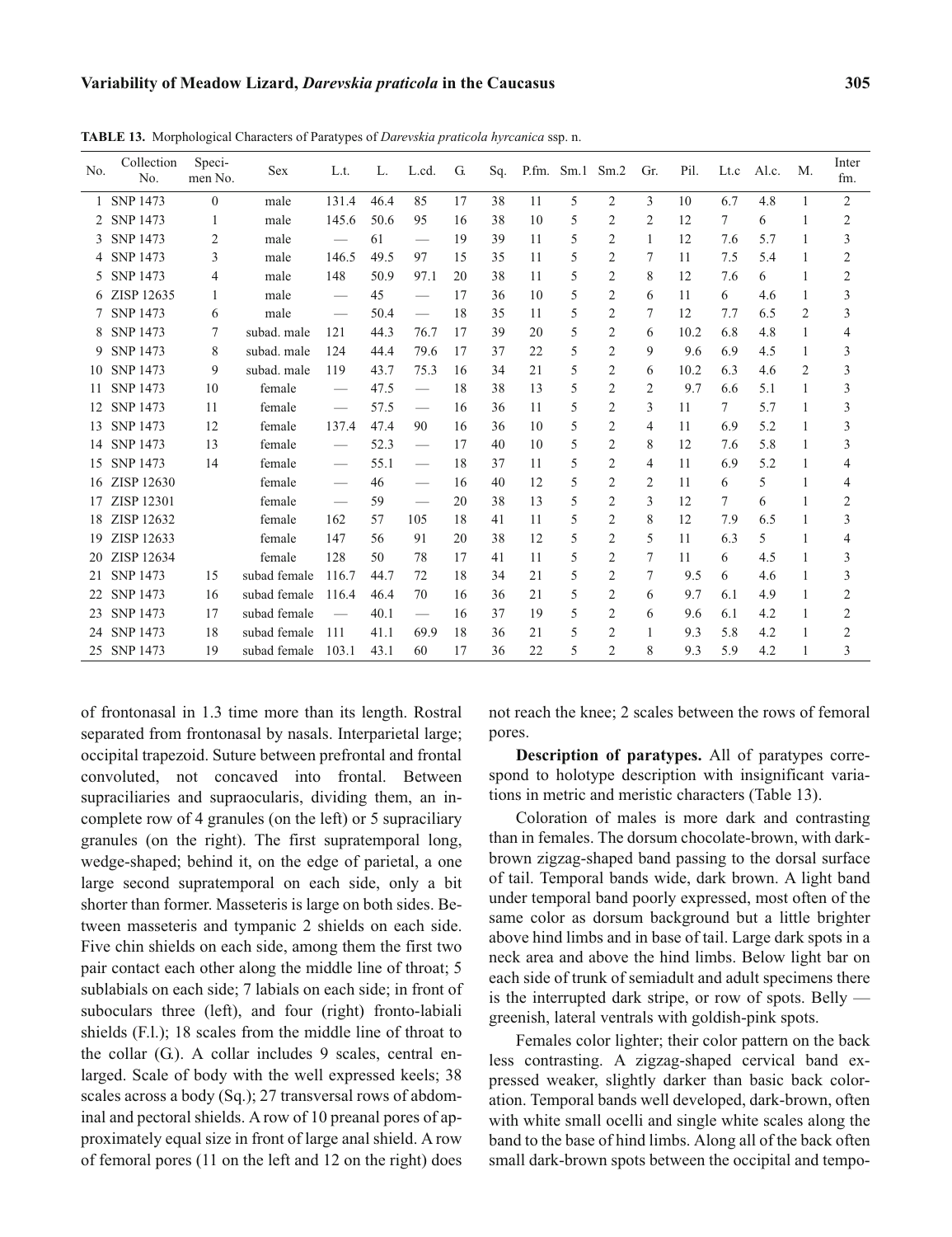

**Fig. 8.** Gada-Zyga-Khi — type locality of *D. p. hyrcanica* ssp. nov. in Talysh mountains.

ral stripes. A light bar under temporal stripe brighter, than in males. Belly-greenish, lateral ventrals with goldishpink spots.

**Etymology.** A subspecies is named after the ancient name of the Caspian sea (Hyrcania) and province south-east of Caspian Sea, which is a base for the name of Hyrcan biogeographical province, including Talysh, Lenkoran lowland and Caspian slope of Western Alburz (the area of distribution of the described subspecies).

**Geographical distribution and biotopes.** Modern distribution of taxon in flat part of the Lenkoran lowland requires confirmation. At present a subspecies is certainly known from mountain-forest Talysh and Western Alburz. In Talysh it is found on a north-eastern slope of Mt. Lyazhi on altitude of 1600 – 1700 m a.s.l. (Kidov et al., 2009), in the natural boundaries of Zarbyudov et al., 2009), in the natural boundaries of Zarbyu-<br>lyun (780 m, 38°29' N 48°38' E) and Gada-Zyga-Khi<br>(1510 m, N 38°28, E 48°35') (Kidov, 2010), in village (1510 m, N 38°28, E 48°35') (Kidov, 2010), in village Kalinovka of Masalla District (collection of Zoological Museum of the National Natural History Museum of Ukraine National Academy of Sciences), town Lerik, village Veri (Alekperov, 1978) and Siev [= Siov] (collection of ZISP) Lerik District. In Iran this lizard is known from Kheyran (between Astara and Ardebil), on Alburz Ridge near Ardebil and on Gilyan lowland at Enzeli Bay of the Caspian Sea (Sharif Rud) (collection of ZISP) (Fig. 1).

In the mountain-forest belt of Talysh these lizards inhabit mainly the opened areas (pastures and hayfields), a maximal densities was recorded on the potato fields and in a neighborhood of summer shepherd cabins; prefer to live on the semiplane areas of slopes close to standing water reservoirs and in places with moist soil (Kidov et al., 2009) (Figs. 8 and 9).

On the periphery of the field in the natural boundary of Gada-Zyga-Khi in August 2009 32 specimens were recorded on 100 m of route. In less anthropogenic transformed habitats (on forest glades and clearings near streams) we met only single lizards (Kidov, 2010). On Mt. Lyazhi they inhabit the most overhead treeless part of ridge, covered by the moist meadows of anthropogenic origin with plenty of mole holes. Here 24 adult specimens after two hours morning excursion on a route an about 1 km were recorded.

#### **DISCUSSION**

Intraspecific taxonomy of *Darevskia praticola* sensu lato it is one of the most confused in history of study of the Caucasian saurofauna. Boettger (1886) was the first who paid attention on the differences of Talysh *Darevskia praticola* during examination of collections of G. Radde and H. Leder. Unlike 6 pair of chin shields for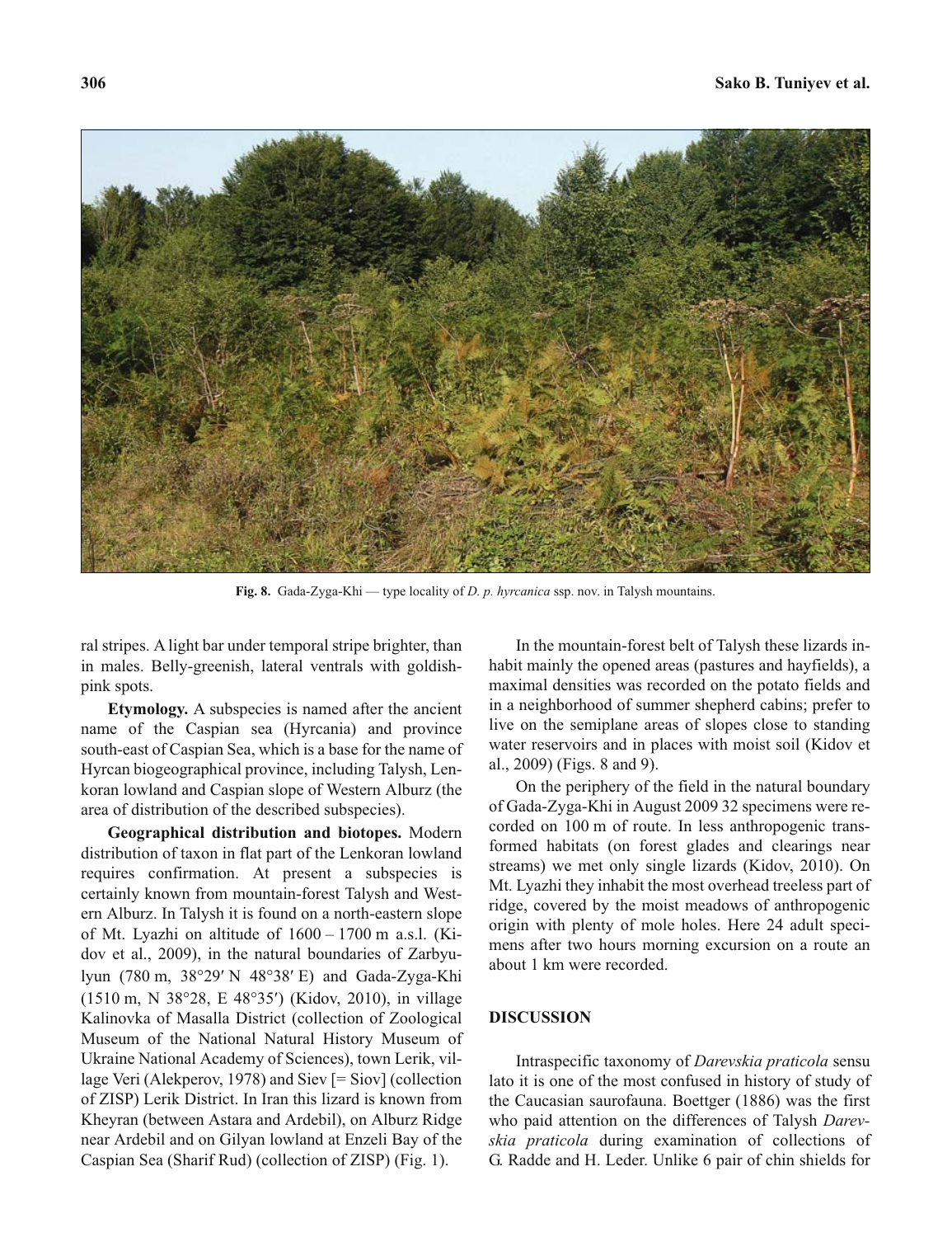

**Fig. 9.** Habitats of *D. p. hyrcanica* ssp. nov. on Mt. Lyazhi.

West Caucasian lizards, 2 specimens from Talysh examined by him have 5 chin shields (the first two pair contact each other). Boettger supposed that if this character is constant for all the Talysh animals, description of local form is possible. Incomplete confused species description of Eversmann (1834) leads to situation when it was not clear which animals are attributed to the nominative subspecies. The initial reason of this mess is in fact that Eversmann selected the type specimen (as it was clear later), from the area of overlapping of two forms. Lantz and Cyrén (1919) made an attempt to clarify this situation and considered a description of Kessler (1878), which specified 6 chin shields for specimens from the Kuban' Region, Pyatigorsk, Belaya River valley and Ananuri. As succeeded to understand Lantz and Cyrén the Eversmann's type from Pyatigorsk was ignored by Kessler, as it had 5 chin shields like the Talysh specimens. However, for unknown reasons, Lantz and Cyrén considered type locality as Pyatigorsk, despite Eversmann indicated, that an animal was caught "on a lawn between sulfur-spring and Narzan" (Eversmann, 1834: S. 345, our translation), i.e., Kislovodsk should be considered as "Terra typica." Indeed, in spite of very general description of type by Eversmann, an image of nominative subspecies is shown in the drawings (Eversmann, 1834: Tab. XXX, Fig. 2) what is confirmed by color pattern and number of chin shields. We agree with Lantz and

Cyrén that a specimen from collection of the St. Petersburg University (No. 275, presently stored in ZISP as catalogue number 22848) does not correspond to drawing of holotype from publication of Eversmann: on a drawing a specimen has an accessory shield between occipital and interparietals, practically contacting frontonasal and frontal shields and equal on sizes shields in a temporal area. All of these characters absent in a specimen from collection of the St. Petersburg University. Thus it can not be considered as holotype which most probably was lost. In this connection, the indicated image (Eversmann, 1834: Tab. XXX, Fig. 2) must be considered as a holotype of *Darevskia praticola* (Fig. 10).

Describing the subspecies of *D. praticola pontica* Lantz and Cyrén (1919) include to the type material some animals from Ananuri (East Georgia, Aragvi River valley), where untypical specimens with 6 pair of chin shields were collected. Orlova (1978) noted that more than 25% lizards from Tsiv-Gomborskiy Ridge (East Georgia) have 6 pair of chin shields. In 4 specimens examined by us from Tsiv-Gomborskiy Ridge (ZISP, No. 17805.07.06.1964. Leg. I. S. Darevsky) there are two specimens with 6 pair of chin shields, with first three in a contact. Later (Lantz and Cyrén, 1947) the town Gagry (Abkhazia) was selected as a type territory for *Darevskia praticola pontica*. However a type was not selected from syntypes and specimens from Ananuri were included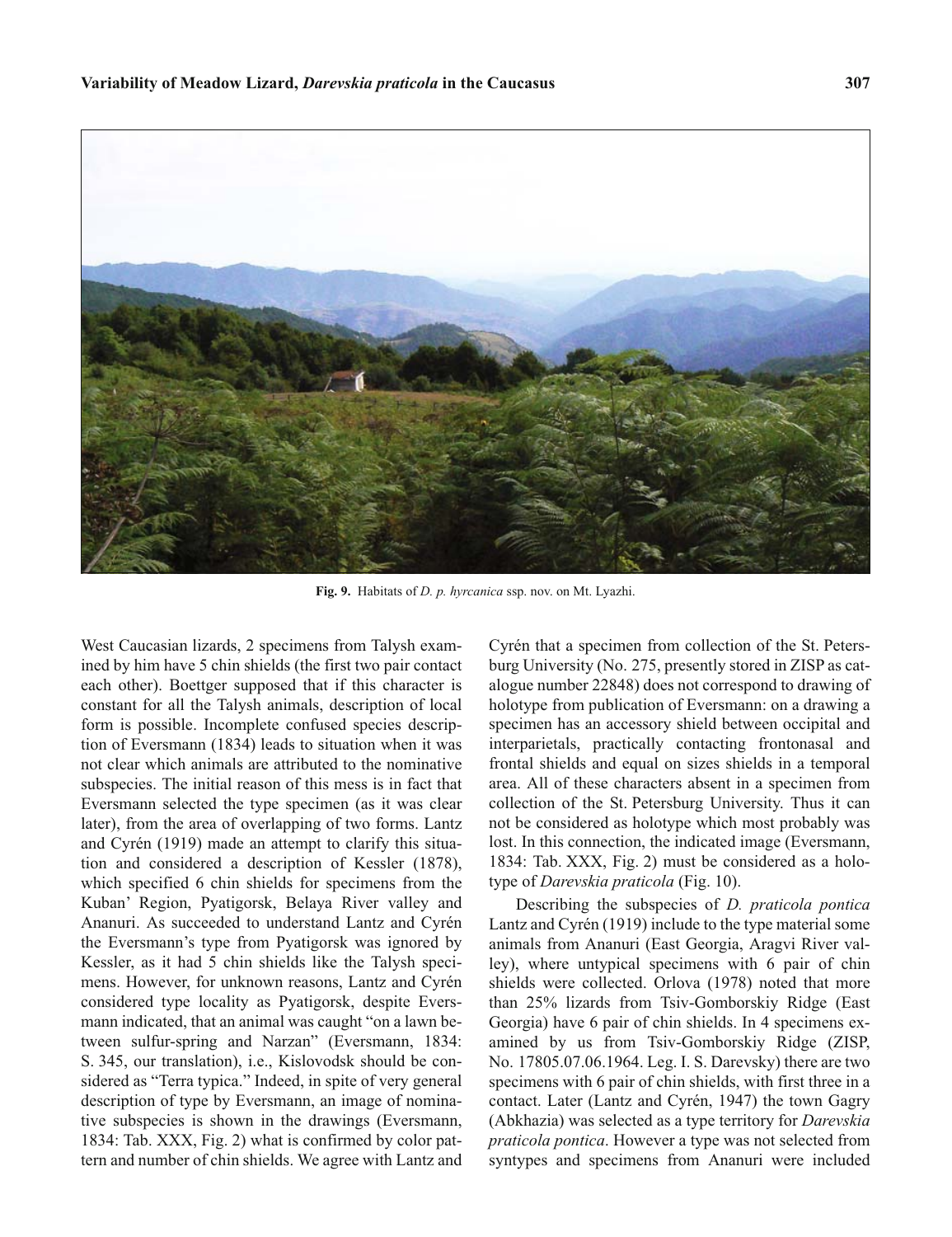

**Fig. 10.** Image of holotype of *Lacerta praticola* (Eversmann, 1834, Tab. XXX, Fig. 2).

again to the materials. That is especially strange because Lantz and Cyrén (1947) noted untypical specimens among *Darevskia praticola pontica*: one specimen from Sochi has 5 pair of chin shields with two pairs in a contact. Similar combination of chin shields is registered by us in one specimen from vicinity of village Ubin [SNP, No. 1243 (5)] and one more specimen from Mt. Bol'shoy Pseushkho [SNP, No. 1165 (5)]. However these specimens have no differences from other *Darevskia praticola pontica* in other pholidosis characters in particular in the high number of Gr. It is regretfully to state that description of *Darevskia praticola pontica* was done by Lantz and Cyrén (1919) not really correct, as untypical speci-



**Fig. 11.** Lectotype of *Lacerta praticola pontica*: *a*, dorsal side; *b*, ventral side; *c*, head, ventral side.

mens of *Darevskia praticola praticola* from Ananuri were included to the series of *Darevskia praticola pontica*. Thus part of type series of *Darevskia praticola pontica*, in fact, is conspecific with a nominative subspecies, to which on rights for a junior synonym (part.) there name must be included.

Taking into account all considerations done above and for stabilization of nomenclature situation we considered as necessary to select lectotype and paralectotypes, and to specify the distribution range of two forms.

Lantz and Cyrén had 15 available specimens from town Gagry, originated from own collection, and 1 specimen from collection of the Petrograd (St. Petersburg) University (Lantz and Cyrén, 1919, 1947). The last is selected by us as lectotype, which description is given below.

#### **Lectotype**

*Darevskia pontica* (Lantz et Cyrén, 1919). ZISP No. 22853 (Fig. 11). Internal label: "*Lacerta praticola* Ewe. Gagry. 1911 Tsarevskiy".

**Adult male.** Length of body from the tip of snout to the anus (L.) 46 mm; a tail is broken. Distance from the tip of snout to the posterior edge of parietal shields (Pil.) 11.4 mm; a maximal width of head in the district of tympanic shield (Lt.c.) 7 mm; a height of head in the district of occipital (Al.c.) 5.3 mm. Width of frontonasal in 1.25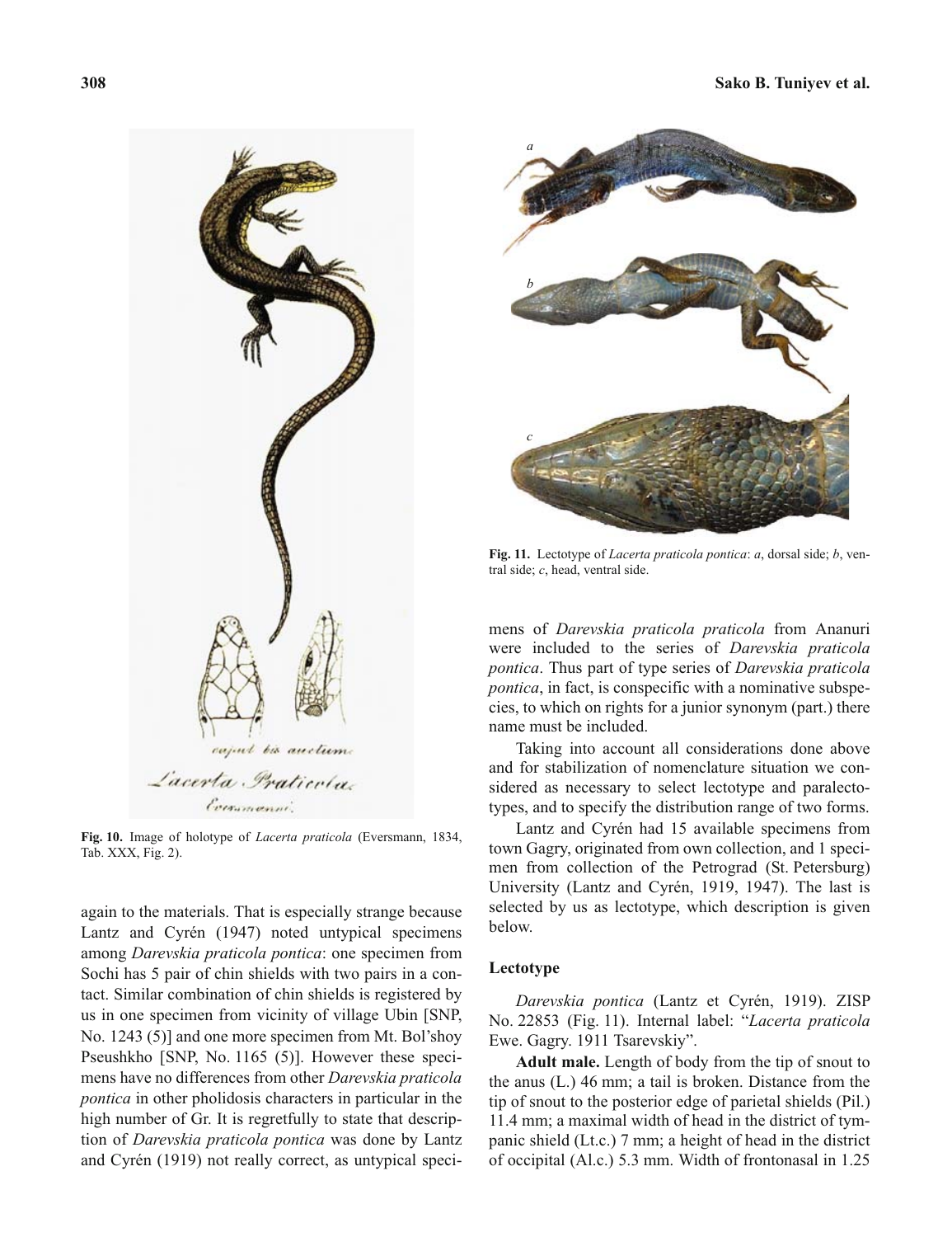time exceeds its length. Rostral separated from frontonasal by nasals. Occipital trapezoid; suture between prefrontals and frontal not concave into frontal. Between supraciliaries and supraocularis, dividing them, a complete row from 10 granules (supraciliary granules) on either side. First supratemporal moderately long, wedgeshaped; behind him, on the edge of parietal, the well expressed postparietal on every side. Masseteris large on each side. Between it and tympanic shield one shield on every side; six chin shields on every side, among them the first 3 pairs contact along the middle line of throat; 7 sublabials — from the left and 6 from the right side; 7 labials — on each side. In front of supraocular 4 frontolabials on each side; 16 scales from the middle line of throat to the collar  $(G)$ . A collar (collar) includes 8 scales. Dorsal scales with the well expressed keels; across a midbody 41 scales in one row (Sq.). Ventrals contact on sides of body with  $1 - 3$  body scales (most often 2). Ventral and pectoral shields in 24 transversal rows. In front of large anal shield (anal) a row from 9 preanal shields. Large preanals are not expressed; ten femoral pores (P.fm.) on every hind limb; their row does not reach knee bend; 3 scales between the rows of femoral pores.

The original body coloration not preserved; general color light-brown, along vertebral spine a darkly-brown cervical stripe. Temporal stripes composed from a longitudinal row of irregular dark spots. Along the upper edge of temporal stripes they are limited by a number of lightcolored scales. Belly dirty-white with a mat sheen.

### **Paralectotypes** *Darevskia pontica* **(Lantz et Cyrén, 1919)**

When describing pontic subspecies of meadow lizard in 1919 Lantz and Cyrén indicated that in their study they used specimens from followings localities of the Black Sea basin: "Georgievsko-Osetinskoie (Kuban' Valley), Novorossiysk, Sochi, mountains near Adler, Gagry, Gudauty, Sukhum..." and Caspian Sea basin "...Ananur (valley of R. Aragvi)" (p. 30). In 1947 the same authors published a list of the examined specimens, providing more detailed locality, date of collection, name of collectors, place of storage and collection number of syntypes. Remarkable that specimens from Mekhadia (ZISP 9814) attributed according to authors points of view to the pontic lizard, were mentioned in work of 1919. Exactly they were used by Sobolevsky in the future for description of *Darevskia praticola hungarica*.

Followings paralectotypes are stored in collection of Zoological Institute:

ZISP 5279, 5280, 2 females, Sukhum-Kale, 1879, Chernyavskiy. Formerly they were kept in the Zoological cabinet of the Emperor St. Petersburg University as No 273 [= Sukhum, Abkhazia].

ZISP 22852, 2 males, Gudauty, 07.1911, S. F. Tsarevskiy. Formerly they were kept in the Zoological cabinet of the Emperor St. Petersburg University as No. 640.

ZISP 22854, 1 male, Black Sea province, slopes of mountain of Okhun (Sochi environs), 10.06.1912, N. S. Dorovatovskiy. Formerly it was kept in the Zoological cabinet of the Emperor St. Petersburg University as No. 683 [= Mt. Bol'shoy Akhun, Khosta Rayon, Sochi].

A species is distributed in the Balkan Peninsula to Romania in the north and in the Black Sea basin of Western Caucasus. Specimens from vicinity of Ananur in a valley of Aragvi River referred earlier (Lantz and Cyrén, 1919, 1947) to the examined taxon in fact belong to *Darevskia praticola praticola*.

The further confused story of study of *Darevskia praticola* sensu lato was following: Lantz and Cyrén referred specimens from Mekhadia in former south-east Hungary (now Romania) to *Darevskia praticola pontica*. As was noted above Sobolevsky (1930) described from Mekhadia *Darevskia praticola hungarica*. He probably or did not know or ignored the publication of Lantz and Cyrén (1919). Later Lantz and Cyrén (1947) in turn ignored description of Sobolevsky. Sobolevsky not only believed that all the Caucasus is inhabited by lizards of nominative subspecies but also did not used diagnostic character, indicated by Lantz and Cyrén, in particular, number of chin shields. Considering the Balkan lizards after a number of characters as a distinct subspecies (noting that they could be considered as a distinct species), Sobolevsky did not recognize a difference between lizards from the Caucasian Black Sea coast and north slope of the Caucasus. Among 23 examined by him specimens from the Caucasus 19 specimens were originated from the Black Sea coast and only 4 — from North Caucasus. From these last 1 specimen (Kuban Region, village Georgievsko-Osetinskoe) is originated from the distribution range of *Darevskia praticola pontica*, and other 3 specimens were collected from a district Essentuki town (ZISP No. 6851, Col. Bogdanov). We succeeded to examine two specimens only, as the third was sent by S. A. Chernov to the Cambridge museum in 1932. In spite of bad condition we identify these specimens as belonging to the nominative subspecies, as they have 5 chin shields with only first 2 contacting pairs, and not developed masseteris. Thus, these specimens Sobolevsky did not note in these specimens those diagnostic characters which were selected by Lantz and Cyrén. Interestingly, that Sobolevsky noted as one of basic diagnostic character of *Darevskia praticola hungarica* the large wide dorsal scales, unlike the small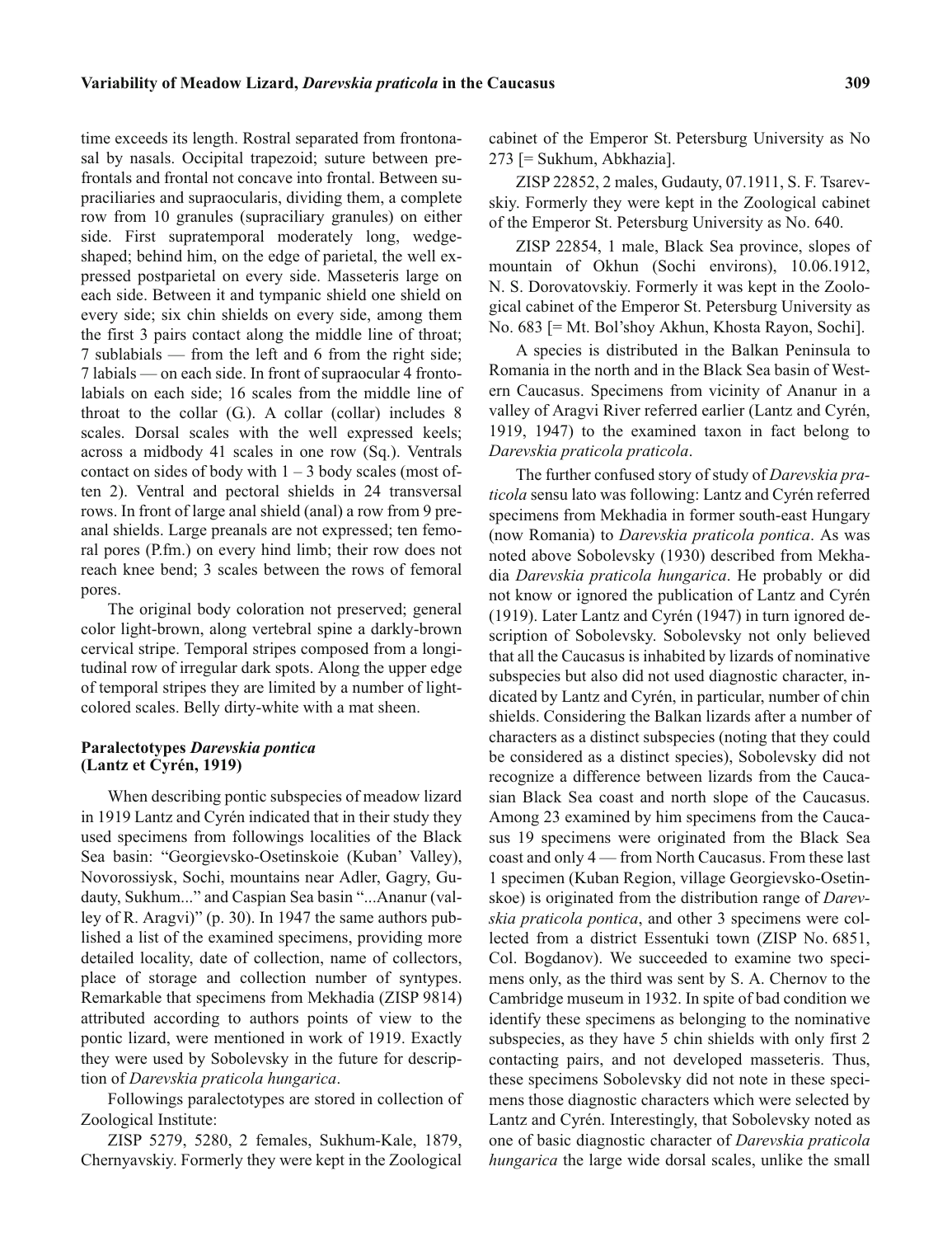**310 Sako B. Tuniyev et al.**



**Fig. 12.** *Darevskia pontica* from vicinity of Sochi.

and narrow dorsal scales in *Darevskia praticola* from the Caucasus. This character in due time was used as a base for description of *Lacerta vivipara stenolepis* (Nikolsky, 1913), from the foot of mountain Il at Vladikavkaz (North Ossetia). Examination of type specimen of this form convinced Lantz and Cyrén (1919) in its identity with *Darevskia praticola praticola*, although this specimen had untypical combination of chin shields  $-5/6$ . In this case, for us not so important the reasons of ignoring by Sobolevsky of work of Lantz and Cyrén but it is interesting to approve the fact of division of the Balkan and Caucasian specimens into different distinct taxa. This opinion (with some limitations) was supported by Stugren (1961) and Bischoff (1976), but after indisputable opinion of Mertens and Wermuth (1960), it was refuted by Fuhn and Vancea (1961) and all following researchers (Orlova, 1975, 1978; Bannikov et al., 1977; Ljubisavljevic et al., 2006; Ananjeva et al., 2006).

The combination of West Caucasian and Balkan lizards in one subspecies is in conflict with geographical principle of allocation of intraspecific taxa. A similar situation was formed also in regard to Talysh lizards, traditionally considered within the taxon of *Darevskia praticola praticola*.

As it was already noted above, the main reason for referring of Talysh lizards to a nominative subspecies was a presence 5 chin shields two pairs of which are in a contact. However a limited number of specimens from mainly old collections (Talysh and Iran), did not allow earlier to estimate the originality of these animals, including such perfect study of geographical variation of this lizard in the Caucasus, as for example made by Orlova (1978) or Ljubisavljevic et al. (2006). Alekperov (1978) referred lizards from Azerbaijan, including Talysh to the nominative subspecies. On the base of literature information Anderson (1999) considered animals from Iran as the nominative subspecies.

Probably Lantz and Cyrén supposed to describe a new taxon (variety), for what we have as evidence the labels of the corresponding specimens from collection of Lantz, stored presently in ZISP (Nos. 12632, 12633, 12634, 12635, 14643, 16042). However, as we could suppose, it was not finalized due to the limited material from a region.

The pattern of species distribution illustrates the presence of two large groups, constantly differentiating on such important taxonomic characters as number of chin shields and a number of their contacting pairs. The first group includes animals, having 6 chin shields with first three contacting pairs. The animals of this group, as a rule, are considered as *Darevskia praticola pontica*. The second group unites animals with 5 pair of chin shields, with two pairs in a contact. These lizards are referred to a nominative subspecies.

The distribution range of the first form is disrupted into the Balkan and Caucasian sectors. In Balkan species is known from Romania (Fuhn and Vancea, 1961; Iftime et al., 2008; Covaciu-Marcov et al., 2009), Bulgaria (Buresh and Tsankov, 1933; Biserkov, 2007), to Transdanube Serbia westwards (Ljubisavljevic et al., 2005; 2008). Bodenheimer (1944) supposed the possibility of occurrence of species in European Turkey (Thrace) that was later confirmed by Eiselt (1970). Presently a meadow lizard is known from four localities of Turkish Thrace (Ilgaz and Kumlutas, 2005) and indicated for Greek part of Thrace (Arnold and Ovenden, 2002). Record of species in Hungary (Alekperov, 1978; Bannikov et al., 1977; Tertyshnikov and Gorovaya, 1998; Kuzmin and Semenov, 2006) is erroneous. Andreev (1953) noted a meadow lizard over for territory of Sadgirskiy District of the Chernovtsy Region of Ukraine that was put into question by Taraschuk (1959), who supposed incorrect identification of *Zootoca vivipara* in this case. In the Caucasus *Darevskia praticola pontica* is distributed on the Black Sea coast north-west of Sukhum to Taman Peninsular (Tuniyev and Tuniyev, 2004; 2006) (Fig. 12), along the Main Caucasian Ridge from western extremity to Mt. Lysaya and Mt. Khakudzh on the east, where the maximal altitudinal records are marked on 1400 m a.s.l. (Tuniyev, 2000a, 2000b) (Fig. 12). On the north macroslope of the Western Caucasus *Darevskia praticola pontica* is distributed from a valley of Kuban River to the Skalistyy (Rocky) Ridge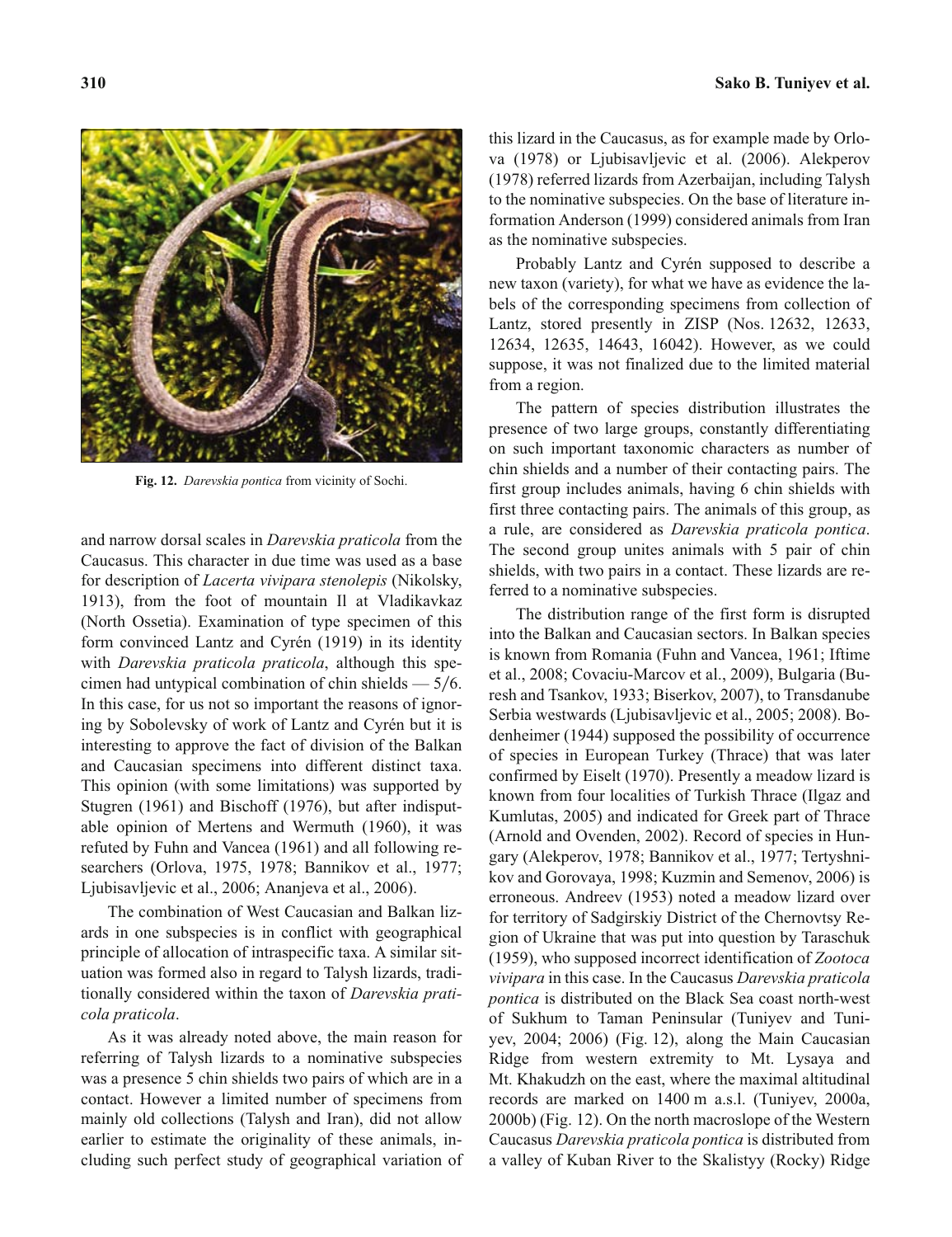inclusive. Eastward this form reaches the Karachay-Cherkessia and western part of the Stavropol Kray, where it is known from the mountain Strizhament, Nedremannyy Ridge, village Tatarka and Stavropol City (Orlova and Tertyshnikov, 1979; our information).

It is necessary to underline that within the limits of distribution range of *Darevskia praticola pontica* it was described *Lacerta colchica* from Sochi on the Black Sea coast of the Caucasus (Nikolsky, 1915) and *Lacerta plicata* from vicinity of village Veriyut in Shakhgirey canyon of Malaya Laba River on the north slope of Western Caucasus (Bartenef and Reznikova, 1931). Description of these forms brought in an additional mess to a certain degree not clarified until these days.

So, Lantz and Cyrén (1919), obtaining from A. M. Nikolsky a type specimen of *Lacerta colchica* for examination, identified that it is typical *Lacerta vivipara*, and it is a mistake in collection label. At the same time, Ryabinina et al. (2002) believed that this question must be revised.

Orlova (1973) recorded occurrence of *Darevskia praticola pontica* in north part of the Caucasian Reserve, and therefore *Lacerta plicata* was considered as the junior synonym of pontic meadow lizard (Orlova, 1978). It should be noted that Orlova worked in a basin of Belaya River, while *Lacerta plicata* was described from a basin of Malaya Laba River. We have visited this district in several years, and succeeded to collect 6 specimens from type locality (SNP, No. 1142. Mt. Kutan. 08.06.1995; No. 1349. Gorge of Kapustin 29.06.2005; No. 1416. Gorge of Kapustin. 29.08.2007. Coll. B. S. Tuniyev; No. 1521. Gorge of Kapustin. 18.06.2009. Coll. S. B. Tuniyev). The analysis of external morphology (coloring, pholidos) of these specimens confirms their belonging to *D. praticola pontica*. We also noted some signs of possible hybridization with *D. derjugini* (some specimens have contact of rostral and frontonasal shields in one point, numerous dark small spots from both sides of the back between the occipital and temporal stripes and the bright white stripe on each side of tail. Specimens with hybrid characters between *D. praticola pontica* and *D. derjugini* were marked by us also on the Black Sea coast of Caucasus, in vicinity of Sochi on the Agurchik creek (Tuniyev, 1987).

Distribution of *D. praticola praticola* also consists of two fragments: in Talysh – Alburz and in the foot-hills of both slopes of the East Caucasus and the Small Caucasus.

To some kinds of curious points we refer *Lacerta mostoufi* Baloutch, 1976 described from the desert of Dashte-lut in south-east Iran, identified by several experts as *Darevskia praticola* (cit. Anderson, 1999: p. 239). The described phyto-landscape conditions of type locality (village Dekh Sal'm in a 200 km north of mountains Malek Mokhammed) (Anderson, 1999) are characteristic for the members of genera *Phrynocephalus*, *Trapelus*, *Ophisops*, and *Eremias*, but these conditions are not acceptable for habitat of lizards of genus *Darevskia*, including most thermophylous species as *D. nairensis* and *D. defilippi*. Black coloration of specimens, as adaptation (Anderson, 1999) unlikely can be acceptable for the diurnal small-sized lizard in the hot desert. We join in the opinion of Eiselt (1995), considering coloration of holotype as the result of the primary formalin preservation. Despite Anderson doubts (1999), other opinion but a mistake in collection label in this case could not be accepted.

In a retrospective view, curious was referring of lizards from Armenia to *D. praticola pontica* (Chernov, 1937), with the correct pointing of diagnostic character on the number of chin shields, typical for a nominative subspecies. This error was later corrected by its author (Chernov, 1939).

There are relatively large disjunctions of distribution range of *D. praticola* on the east of the Caucasian Isthmus. So it is known from the north foot-hills of Central and East Caucasus, from the east part of the Stavropol Kray (diaper-mountains near Mineral'nye Vody and valley of Kuma River to the village Orlovka in the north) to the north piedmont of Dagestan (Khonyakina, 1964), then isolated finds in the valley of lower flow of Samur River (Roitberg et al., 2000), on the south slope of the East Caucasus in the district of Zakataly (Alekperov, 1978), Lagodekhi and Tsiv-Gomborskiy Ridge (Muskhelishvili, 1969, 1970). Southward it is known from Suramskiy and Kartliyskiy Ridges (Muskhelishvili, 1969, 1970) and, presumably, it is isolated in north Armenia.

Nowhere along the junction of natural distribution are ranges of two forms in Central Precaucasus (place of passing of meridional border between the western and east groups of populations), the cases of hybridization marked with records of individuals with the mixed characters. This fact, as well as presence of constant important taxonomic characters (number of chin shields), confirm the specific status of lizards from two large groups. We mark asymmetry in the number of chin shields 5/6 for single specimens from Armenia (for 1 male and 1 female from, accordingly 8 and 2 examined specimens from vicinity of Vanadzor (former Kirovokan)]. Lantz and Cyrén (1919) marked a similar anomaly in 1 from 21 examined specimens from Talysh and in 1 from observed 43 specimens from Western Caucasus. The same asym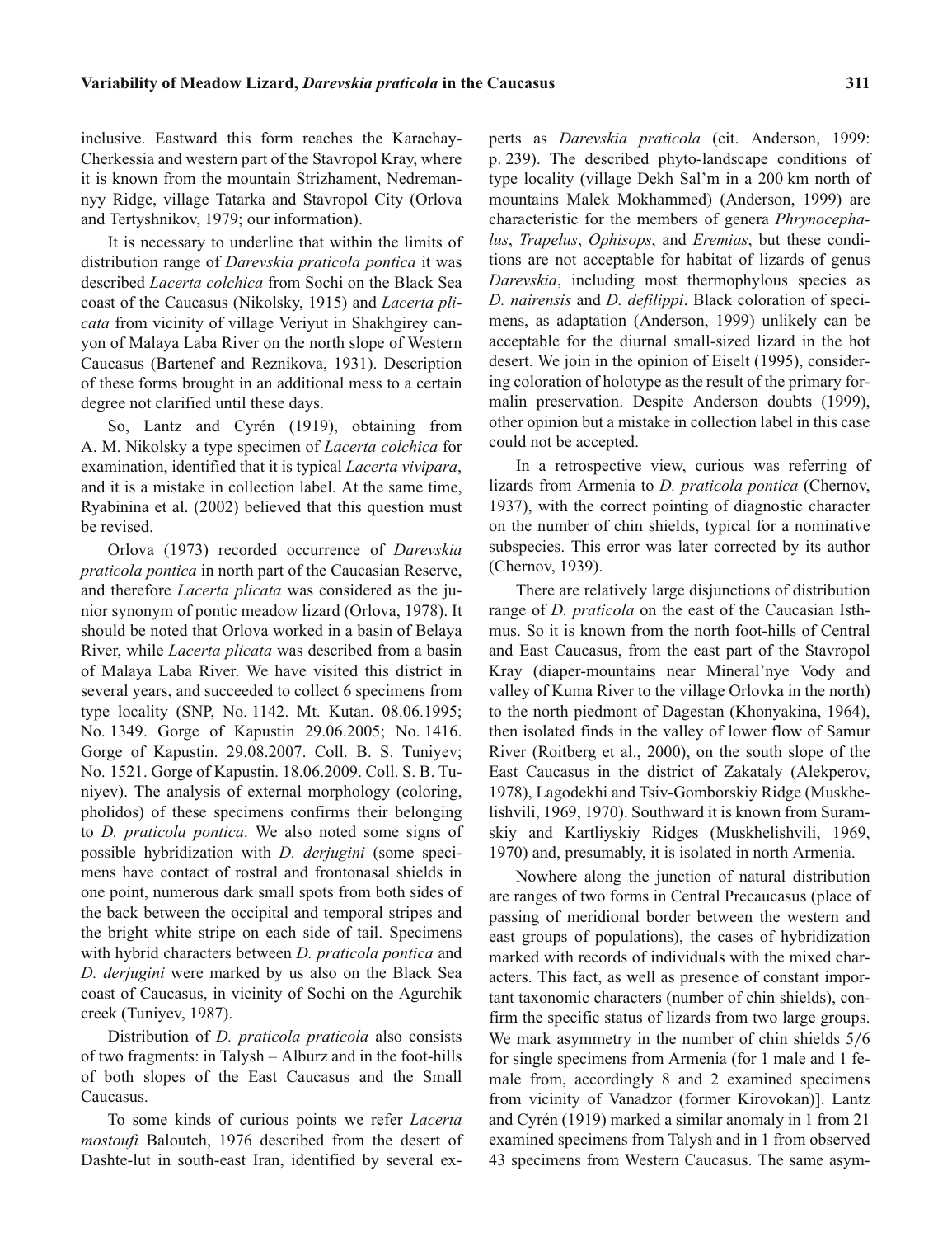metry was recorded by Lantz and Cyrén 1919) for specimen from North Ossetia (*Lacerta vivipara stenolepis*), and also by Orlova (1978) from East Caucasus and Tsiv-Gomborskiy Ridge in East Georgia. Thus, similar anomalies, as an exception, are noted practically within the entire Caucasian distribution range of *Darevskia praticola* sensu lato, but while not found in south-east Europe (Ljubislavljevic et al., 2005). At the same time there is a general tendency in south populations of *D. pontica* sensu stricto on the Black Sea coast of the Caucasus and *D. praticola hyrcanica* in Talysh to the maximal values of length and width of head and minimal number of scales between the rows of femoral pores.

Orlova (1978) underlines likeness of lizards from Balkan and the Western Caucasus from one side and the Central Caucasus with Talysh, with other, in the number of granules and chin shields. The study of genetic relations of populations of meadow lizard led Kosushkin (2006) to the conclusion about isolation of lizards from Talysh (close to subspecific level) from the North Caucasian meadow lizards. According to the opinion of this author, divergence level the Balkan individuals can correspond to subspecific, or even specific level. In the latest work of Ljubislavljevic with co-authors (2005), they made a conclusion on the basis of statistical and multivariate analyses about distinctions at specific level between *D. praticola praticola* and *D. praticola pontica*. However these authors did not make the final taxonomic decision about these forms and again did not discuss the animals from Talysh.

Based on the data obtained the system of close related species of *D. praticola* sensu stricto and *D. pontica* can be presented as follows:

## **KEY FOR IDENTIFICATION OF SPECIES**

- 1(2) 5 pairs of chin shields, 2 pairs forming a median suture, if 6 pair (exception), number of Gr. from both sides less than 10 (*Darevskia praticola*)
- 2(1) 6 pairs of chin shields, 3 pairs forming a median suture, if 5 pairs (exception), number of Gr. from both sides more than 11 (*Darevskia pontica*).

### **KEY FOR IDENTIFICATION OF SUBSPECIES** *Darevskia praticola* **sensu stricto**

- 1(2) number of scales between the rows of femoral pores more frequently only  $3 - 4 (3.5)$ ; animals colored in red-brown tones; dark stripes or spots under light stripe absent on each side of body; occipital and temporal bars poorly developed, or animals have homogenous coloration; color in live of lateral ventral shields is white, yellow, or greenish (*D. praticola praticola*)
- 2(1) number of scales between the rows of femoral pores more frequent only  $2 - 3$  (2.4); animals colored in chocolate-brown tones, interrupted dark stripe on each side of body under the light stripe, or row of spots; a color pattern always contrasting; the color in live of lateral ventral shields goldish-pink (*D. praticola hyrcanica*).

Conclusion about specific status of *D. praticola* and *D. pontica* is not a large surprise in the light of modern views on phylogeny and systematics of polymorphic genus *Darevskia* Arribas, 1997. There are many examples of superspecies groups, former known as conspecific taxa (*Darevskia alpina* – *D. caucasica* – *D. daghestanica*; *D. saxicola* – *D. lindholmi* – *D. brauneri*; *D. raddei* – *D. nairensis* – *D. defilippi*i; and others). Similar evolutional tendencies are marked also for the snakes of Caucasian — Frontal Asian region, in particular *Hemorrhois ravergieri* – *H. nummifer* (Schätti and Agasjan, 1985; Tuniyev, 1997), *Pelias kaznakovi* – *P. dinniki* – *P. darevskii* – *P. pontica* – *P. orlovi* – *P. magnifica* (Tuniyev et al., 2010).

*Darevskia praticola* sensu lato is considered as a sister taxon in relation to *D. caucasica* group (Murphy et al., 1996). On this base Roitberg (1999) made an effort, to estimate their phenetic relations using a canonical analysis. He revealed trend of changes of morphological indexes in *Darevskia praticola* – *D. caucasica* – *D. daghestanica* towards oligomerization, therefore *D. praticola* is considered as younger species, changing rocky and stony habitats to terrestrial, mainly forest habitat. Although Roitberg fairly noted that presence of vast distribution range of this species outside Caucasus in south-east Europe does not allow to interpret it uniquely as evolutionally young taxon he supposed *D. daghestanica* an ancestral species, from which *D. praticola* and *D. caucasica* were speciated during a postglacial period. Ljubislavljevic with co-authors (2005) associated speciation of *Darevskia praticola* sensu lato with the events of Pleistocene and considered *D. pontica* sensu stricto as younger taxon in comparison with *D. praticola* sensu stricto. Last taxon, according to their point of view, penetrated to North-Eastern Caucasus from East Transcaucasia along the Caspian coast in Postglacial, or in Interglacial periods. Penetrating of *D. pontica* sensu stricto to south-east Europe occurred in Pleistocene along the floor of drying up Sea of Azov through Crimea. Probable habitat and disappearing of meadow lizard in Crimea supposed Szczerbak (1966) considering exactly Pleistocene as a time of extinction of species on this peninsula.

Not go into the detailed analysis of phylogenetic relations of meadow lizard and other members of genus *Darevskia*, will note that there is no stable point of view: Fu (1999) and Murphy et al. (2000) referred *D. praticola* and *D. alpina* to "*saxicola*" clade using molecular-genetic methods, that, probably, is an error due to use of hybrid specimens of *D. alpina* in this study. Remarkable that in earlier work of the same authors (Fu et al., 1997) a meadow lizard was used as out-group in relation to other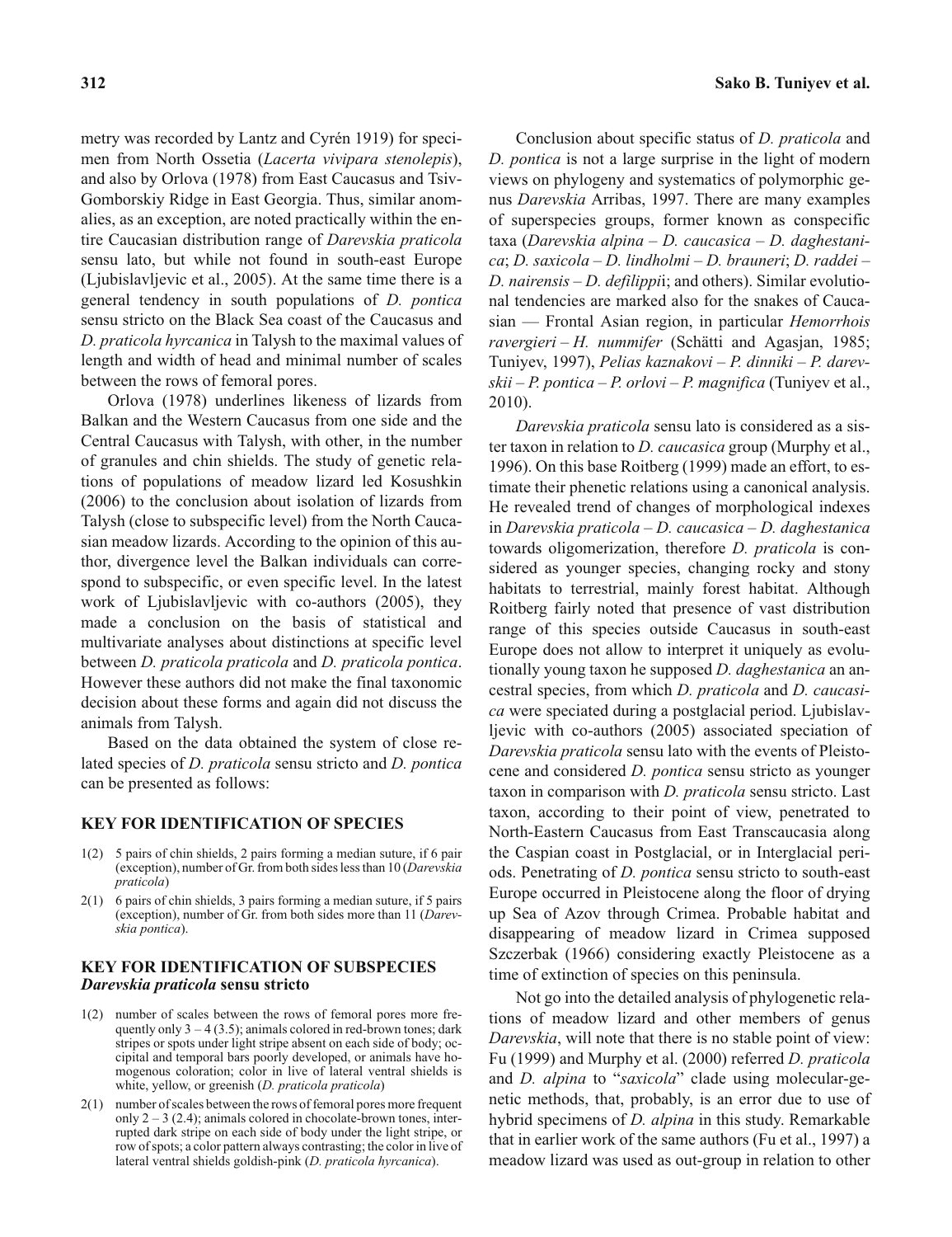rocky lizards (including the members of "*saxicola*" and "*caucasica*" groups). Grechko et al. (2006) refuted this conclusion and positioned *D. praticola* close to *D. daghestanica*, noting controversial position of species. Notably, that in study of Arnold et al. (2007) *D. praticola* forms one clade with *D. brauneri* on the Bay phylogenesis tree of Lacertini based on information on cytochrome B 12S rRNA. However information on "*caucasica*" complex was not used in this analysis.

We are inclined to think about the multiple origins of several lines of "*pra-praticola*" in early Pliocene from the ancestor (not directly from *D. daghestanica*) round the Great Caucasus. In this connection, we can assume the divergence of *D. alpina* in the periglacial regions of middle mountain belts and *D. pontica* in refugiums of piedmont belts on Western Caucasus. Thus even on the north and south slopes of Western Caucasus landscapeclimatic conditions were different already in Pliocene, and in Pleistocene they are radically divided. The different ways of adaptation and speciation of animals on two slopes of Western Caucasus can be confirmed by the results of study of DNA-markers (Ryabinina et al., 2002; Kosushkin, 2003). According to these data the level of divergence between some populations (for example, from Sochi) is not less that the level of divergence at subspecific level. Independent ways of infusing by *D. praticola* from East Transcaucasia and *D. pontica* from Western Transcaucasia were assumed by Tertyshnikov and Gorovaya (1998).

According analogous scenario divergence could take place for *D. caucasica* in middle-mountain belts and *D. praticola* in foot-hills of Central and East Caucasus. According to Ryabinina et al. (2002), the level of divergence of single populations does not exclude the description of new subspecies or species. Probably, in these processes participated *D. daghestanica*, however its modern distribution from foot-hills to high mountain belt in Dagestan practically does not allow to assume the possibility for the parallel speciation from joint ancestor of two ecologically close species. Morphologically, according to data of Roitberg (1999), *D. praticola* is more close to *D. caucasica* than to *D. daghestanica*. Along East Caucasus the specialization of *D. praticola* also could take place both in foot-hills of north and south slopes.

Modern contact of distribution ranges of *D. praticola* and *D. pontica* in Central Precaucasus can be explained by history of landscapes and biota speciation of north slope of the Great Caucasus. Pyatigorsk volcanic diapermountains limit natural habitats of the Mediterranean species, distributed westward to Taman – Crimea – Balkan. The east from Elbrus is the border of distribution of Dagestan and East-Caucasus endemics. Vast deforested area (due to volcanic activity of Mt. Elbrus) divides the forest areas of Western and East Caucasus.

For us it is important to understand what possible ways were used by *D. pontica* to penetrate to the Balkan Peninsula and *D. praticola* — to Talysh. Grossheym (1936) links formation of wide center of xerophylous flora as in modern Mediterranean with the second half of Tertiary period. Interestingly that according to opinion of Grossheym the basic way of penetration of the Mediterranean elements to the Caucasus went from a north through Manych, thus, the main invasion of Mediterranean species took a place comparatively late, before an ice-age. To reverse direction could happen influsing of *Darevskia pontica* along the sub Mediterranean landscapes to the Balkan Peninsula, and a modern disjunction is the result of Pleistocene transformations of landscapes of north coast of Black Sea in a steppe area.

Likely, distribution of vegetation described by Baranov (1952) from Ergeny — though and deciduous, but heat-loving, with such species, as *Corilus fossilis*, *Alnus incana*, *Quercus* sp., *Castanea* sp., *Parrotia persica*, Araliacea occurred in Pliocene in east part of Caucasus along coasts at first Caspian sector of Pont, and then Balakhan basin. As noted Vereschagin (1959) the indicator of warm climate is *Parrotia persica*, survived at present on  $10^{\circ}$  south in Talysh – Alburz. Parallel along with Hyrcanian flora took place the speciation of xerophylous Mediterranean and Near East vegetation. This opinion confirms by find of upper-middle Pliocene *Testudo* sp. from Ergeny, similar in size with recent *Testudo graeca* (Alekperov, 1978). It is logically to suppose infusing of *Darevskia praticola* southward to Talysh and Alburz along the belt of this vegetation. Native modifications of landscapes occurred in Pleistocene, with development of deserts, or steppes of practically all of Caspian Sea coast north of Talysh, resulted in disappearance of meadow lizard. Derivatives of the hyrcan forests were saved only in a mouth of Samur River in Dagestan. Remarkable that from the valley of lower flows of Samur River the recent find of *D. praticola* is known (Roitberg et al., 2000).

Important to note the variations in a number of chin shields, recorded in both species in many parts of their distribution range. The constant different number of chin shields in two close species testify the ancient stabilizing of directions of evolutional processes. The described exceptions can be considered as evidence of common origin from ancestors with different combinations of number of chin shields and by local mutations, which are not fixed, except for populations from East Georgia (with both variants of chin shields). Based on considerations above we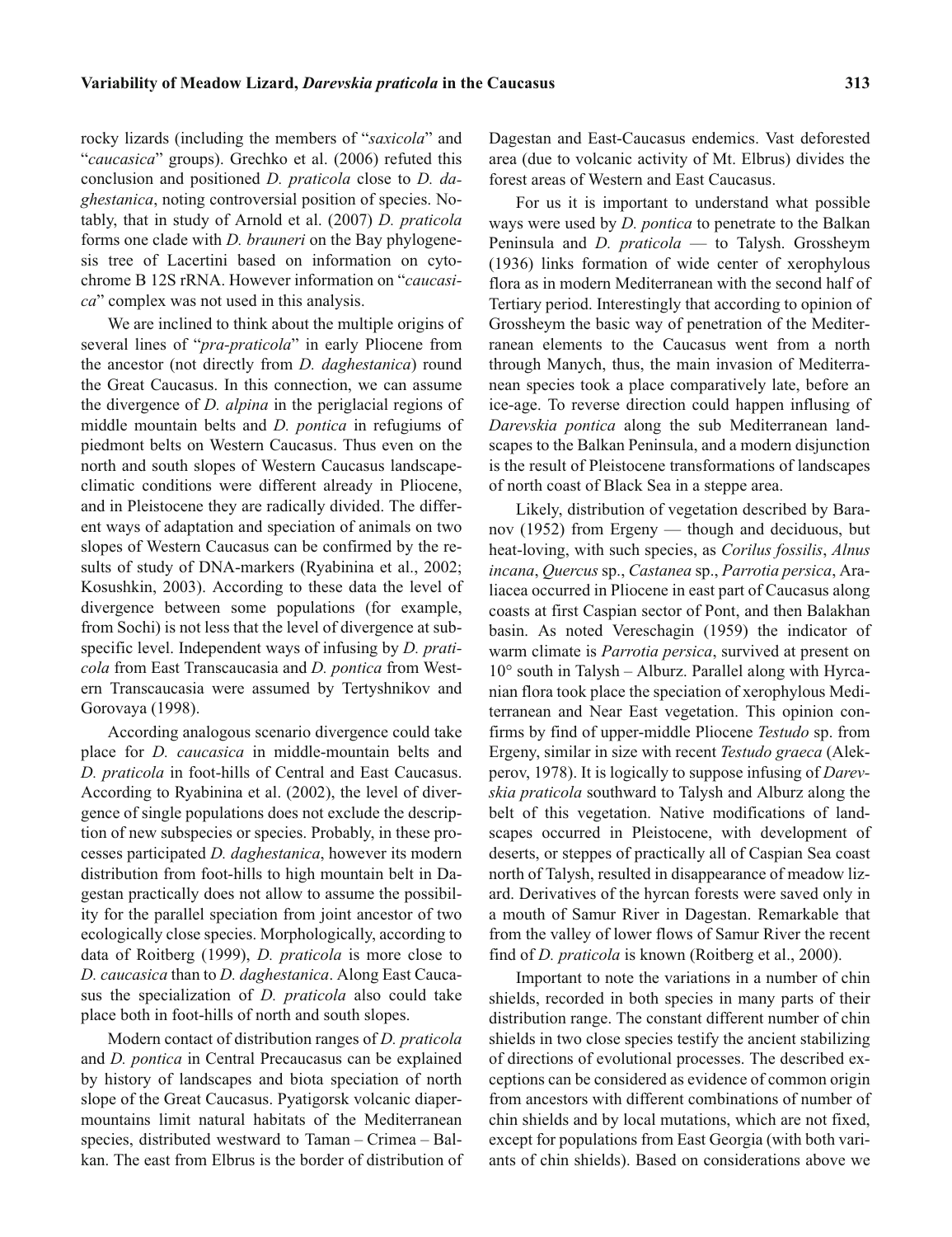can not simply suppose a center the origin of species exactly on the south slope of East Caucasus. Another hypothetical possibility of explanation of differences of population from East Georgia is consequences of hybridizations of two species taking place in the past as *Darevskia praticola* sensu stricto known to Suramskiy Ridge inclusive, and *D. pontica* sensu stricto was recorded by Nikolsky (1913) from Svanetia located not far.

We will underline in conclusion, that originality of disjunctive populations of East Transcaucasia and south Dagestan is the topic of following study which will clarify the patterns and reasons of variability of *Darevskia praticola* sensu stricto in south part of natural habitat.

**Acknowledgments.** Authors are deeply grateful to N. L. Orlov for consultations in taxonomic and nomenclature fields, to A. N. Pashkov and S. I. Reshetnikov for valuable consultations in a DCA, to K. Yu. Lotiev and I. N. Timukhin for field assistance. The study was partially supported by Scientific School Support Program (Project No. NSh-4724.2010.4) and Ministry of Education and Science of Russian Federation.

## **REFERENCES**

- **Alekperov A. M.** (1978), *Amphibians and Reptiles of Azerbaijan* [in Russian], Elm, Baku.
- **Ananjeva N. B., Orlov N. L., Khalikov R. G., Darevsky I. S., Ryabov S. A., and Barabanov A. V.** (2006), *The Reptiles of Northern Eurasia. Faunistica Pensoft Series. No. 47*, Pensoft, Sofia – Moscow.
- **Anderson S. C.** (1999), *The Lizards of Iran*, SSAR: Society for the Study of Amph. and Rept. Vol. 15, Oxford (Ohio).
- **Andreev I. F.** (1953), "Amphibians and reptiles of Prekarpaty," *Nauch. Zap. Kishinevskogo Univ.*, **8**, 23 – 39.
- **Arnold E. N. and Ovenden D.** (2002), *A Field Guide to the Reptiles and Amphibians of Britain and Europe. 2nd Edition*, Harper Collins Publishers, London.
- **Arnold E. N., Arribas O., and Carranza S.** (2007), "Systematics of the Palaearctic and Oriental lizard tribe Lacertini (Squamata: Lacertidae: Lacertinae), with descriptions of eight new genera," *Zootaxa*, **1430**, 1 – 86.
- **Bannikov A. G., Darevsky I. S., Ischenko V. G., Rustamov A. K., and Szczerbak N. N.** (1977), *Field Guide of the USSR amphibians and Reptiles* [in Russian], Prosveshchenie, Moscow.
- **Baranov V. I.** (1952), *What Talking Sandstones of Kamyshin and Sands of Ergeny About* [in Russian], Stalingrad: Oblastnoe Knigoizdatel'stvo.
- **Bartenef A. und Reznikova M.** (1931), "New Lacerta-Formen (Reptilia) aus dem Kaukasichen Staatnaturschutzgebiete (West-Kaukasus)," *Zool. Anz.*, **96**(9/10), 268 – 271.
- **Biserkov V., Naumov B., Zankov N., Stojanov A., Petrov B., Dobrev D., and Stoev P.** (2007), *Field Guide of the Bulgarian Amphibians and Reptiles* [in Bulgarien], Zeleni Balkany, Sofia.
- **Bishoff W.** (1976), "Echsen des Kaukasus 11. Die Wieseneidechse, *Lacerta praticola* Eversmann, 1834," *Aquarien Terrarien*, **12**, 415 – 417.
- **Bodenheimer F. S.** (1944), "Introduction into the Knowledge of the Amphibia and Reptilia of Turkey," *Rev. Fac. Sci. Univ. d'Istanbal*, **9**(1).
- **Boettger O.** (1886), "Die Reptilien und Amphibien des Talysh-Gebietes," in: *Die Fauna und Flora des Südwestlichen Caspi*, Leipzig, pp. 31 – 82.
- **Buresh I. and Zonkov J.** (1933), "Study on distribution of reptiles and amphibians in Bulgaria and Balkan Peninsular. Part I. Tortois (Testudinata) and lizards (Sauria)," in: *Proc. of Royal Nat.-Sci. Inst. of Sofia* [in Bulgarian], pp. 150 – 207.
- **Chernov S. A.** (1937), *Field Guide of Snakes*, *Lizards and Tortoises of Armenia* [in Russian], Izd. AN SSSR, Moscow – Leningrad.
- **Chernov S. A.** (1939), "Herpetofauna of Armenian SSR and Nakhichevan ASSR," *Zool. Trudy Arm. Fil. AN SSSR*, **1**,  $79 - 194.$
- **Covaciu-Marcov S. D., Cicort-Lucaciu A. S., Gaceu O., Sas I., Ferenti S., and Bogdan H. V.** (2009), "The herpetofauna of the south-western part of Mehedinti County, Romania," *NW J. Zool.*, **5**(1), 142 – 164.
- **Eiselt J.** (1970), "Ergebnisse zoologischer Sammelreisen in der Turkei: Bemerkenswerte funde von Reptilen I," *Ann. Naturhistor. Mus. Wien*, **74**, 343 – 355.
- **Eiselt J.** (1995), "Ein Beitrag zur Kenntnis der Archaeolacerten (sensu Mehely, 1909) des Iran (Squamata: Sauria: Lacertidae)," *Herpetozoa*, **8**(1 – 2), 59 – 72.
- **Eversmann E.** (1834), "Lacertae Imperii Rossici variis in itineribus meis observatae," *Nouv. Mem. Soc. Natur. de Moscou*, **3**, 339 – 369.
- **Fu J.** (1999), *Phylogeny of Lacertid Lizards* (*Squamata*: *Lacertidae*) *and the Evolution of Unisexuality. Unpbul. Ph.D. Diss.*, Univ. of Toronto, Toronto, Canada.
- **Fu J., Murphy R. W., and Darevsky I. S.** (1997), "Toward the phylogeny of Caucasian rock lizards: implications from mitochondrial DNA gene sequences (Reptilia: Lacertidae)," *Zool. J. Linnean Soc.*, **121**, 463 – 477.
- **Fuhn I. E. and Vancea S.** (1961), "Reptilia," *Fauna Rep. Pop. Romine*, **14**(2), 246 – 253.
- **Grechko V. V., Ciobanu D. G., Darevsky I. S., Kosushkin S. A., and Kramerov D. A.** (2006), "Molecular evolution of satellite DNA repeats and speciation of lizards of the genus *Darevskia* (Sauria: Lacertidae)," *Genome*, **49**, 1297 – 1307.
- **Grossheim A. A.** (1936.), "Analysis of the Caucasian flora," *Trudy Botan. Inst. Azerb. Fil. AN SSSR*, **1**, 1 – 257.
- **Iftime A., Petrescu A.-M., and Iftime O.** (2008), "Observations on the herpetofauna of the Mehedinti karstic plateau (Mehedinti and Gorj Countries, Romania)," *Trav. Mus. Natl. d'Hist. Naturelle*, **51**, 219 – 230.
- **Ilgaz C. and Kumlutas Yu.** (2005), "The Amphibian and Reptile Species of Igneada (Kirklareli) and its Vicinity," *Pakistan J. Biol. Sci.*, **8**(4), 558 – 560.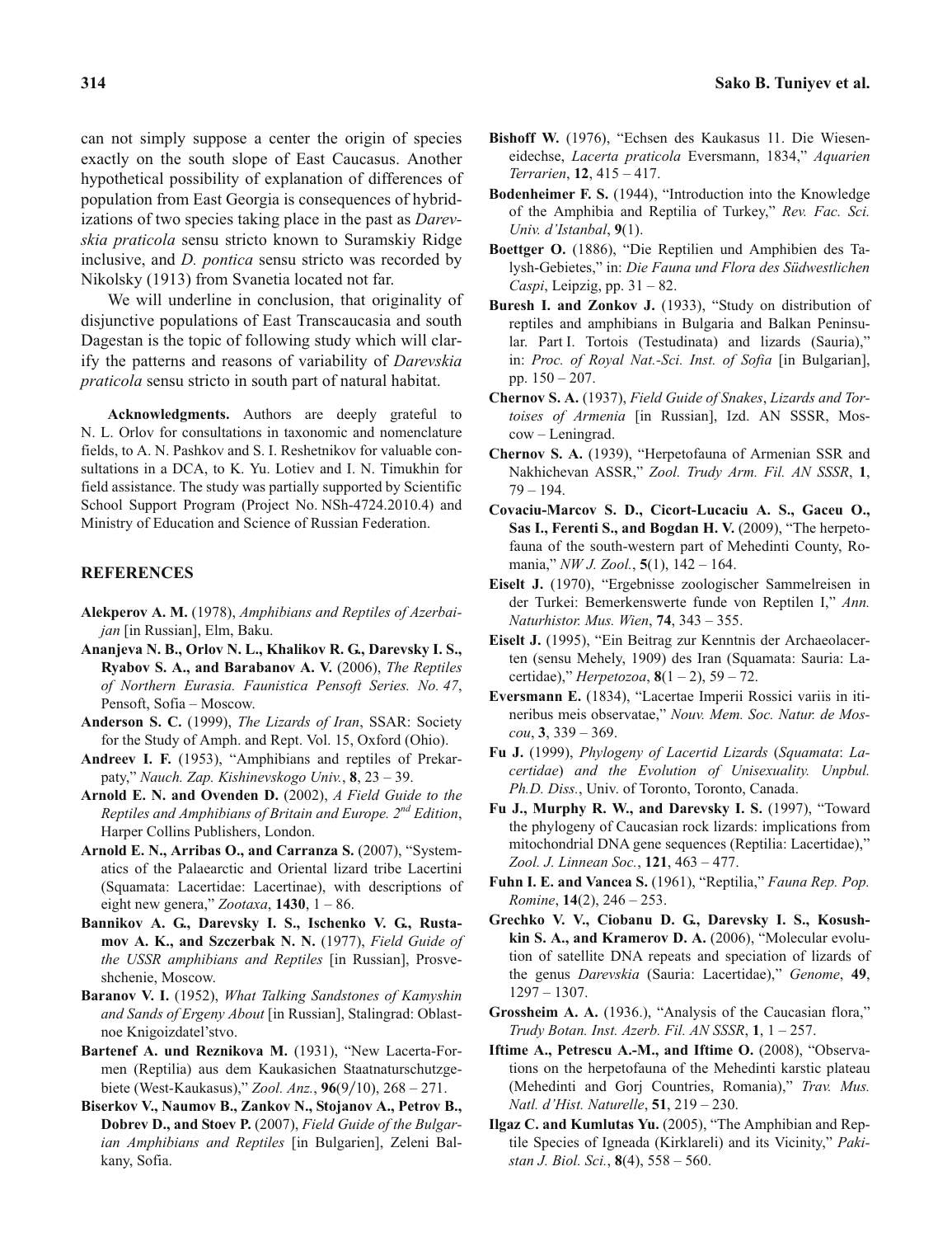- **Kessler K. F.** (1878), "Voyage to Transcaucasia territory in 1875 with zoological goal," in: *Supplement to Proc. St. Petersburg Nat. Soc. Vol. 8* [in Russian].
- **Khonjakina Z. P.** (1964), *Lizards of Dagestan. Author's Abstract of Doctoral Thesis* [in Russian], Makhachkala.
- **Kidov A. A.** (2010), "On distribution of meadow lizard *Darevskia praticola* (Eversmann, 1834) (Reptilia, Sauria: Lacertidae) in forest belt of Talysh in Azerbaijan," *Curr. Res. Herpetol.*, 109 – 112.
- **Kidov A. A., Pykhov S. G., and Dernakov V. V.** (2009), "New finds of Talysh toad (*Bufo eichwaldi*), meadow lizard (*Darevskia praticola*) and Persian race snake (*Elaphe persica*) in south-east Azerbaijan," *Trudy Ukr. Herpetol. Obshch.*, **2**,  $21 - 26.$
- **Kosushkin S. A.** (2003), "Investigation of species differentiation of two Caucasian lizards genus *Darevskia* with inter-MIR-PCR method," in: *Third Conf. of Herpetologists of Volga Region* [in Russian], Tol'yatti, pp. 32 – 33.
- **Kosushkin S. A.** (2006), *Short Retropozones in Genomes of Reptiles* (*Order Squamata*)*. Author's Abstract of Doctoral Thesis* [in Russian], Moscow.
- **Kuzmin S. L. and Semenov D. V.** (2006), *Conspectus of Amphibians and Reptiles Fauna of Russia* [in Russian], Moscow.
- **Lantz L. A. and Cyrén O.** (1919), "On *Lacerta praticola* Eversmann," *Ann. Mag. Nat. Hist.*, **3**(9), 28 – 31.
- **Lantz L. A. and Cyrén O.** (1947), "Les lezards sylvicoles de la Caucasie," *Bull. Soc. Zool. France*, **72**(4 – 5), 169 – 186.
- **Ljubisaljevic K., Dzukic G., and Kalezic M. L.** (2008), "Female reproductive life history traits of the meadow lizard, *Darevskia praticola* (Eversmann, 1834) from westernmost boundary of the species range," *Polish J. Ecol.*, **56**(2),  $289 - 297.$
- **Ljubisavljevic K., Orlova V. F., Dzukic G., and Kalezic M. L.** (2006), "Geographic patterns in morphological variation of the meadow lizard, *Darevskia praticola* (Lacertidae): taxonomical and biogeographical implications," *Periodicum biologorum*, **108**(1), 47 – 55.
- **MacCulloch R. D., Darevsky I. S., Murphy R. W., and Fu J.** (1997), "Allozyme variation and population substructuring in the Caucasian ground lizards *Lacerta derjugini* and *Lacerta praticola*," *Russ. J. Herpetol.*, **4**(2), 115 – 119.
- **Mertens R. und Wermuth H.** (1960), *Die Amphibien und Reptilien Europas*, Frankfurt am Main.
- **Murphy R. W., Darevsky I. S., MacCulloch R. D., Fu J., and Kupriyanova L. A.** (1996), "Evolution of the bisexual species of Caucasian Rock Lizards: a phylogenetic evaluation of allozyme data," *Russ. J. Herpetol.*, **3**(1), 18 – 31.
- **Murphy R. W., Fu J., MacCulloch R. D., Darevsky I. S., and Kupriyanova L. A.** (2000), "A fine line between sex and unisexuality: the phylogenetic constraints on parthenogenesis in lacertid lizards," *Zool. J. Linn. Soc.*, **130**, 527 – 549.
- **Muskhelishvili T. A.** (1969), "Distribution and habitats of meadow lizard (*Lacerta praticola praticola* Eversmann) in Georgia," *Trudy AN GrSSR*, **56**(2), 465 – 466.
- **Muskhelishvili T. A.** (1970), *Reptiles of Eastern Georgia* [in Russian], Tbilisi,.
- **Nikolsky A. M.** (1911), "*Lacerta vivipara stenolepis* Nic.," *Ann. Zool. Mus. Acad. Sci.*, **16**(1), 1 – 11.
- **Nikolsky A. M.** (1913), *Reptiles and Amphibians of the Caucasus* [*Herpetologia caucasica*] [in Russian], Izd. Kavkaz. Muz., Tiflis.
- **Nikolsky A. M.** (1915), *The Fauna of Russia and Adjacent Countries. Vol. I. Reptilia. Chelonia and Sauria* [in Russian], Izd. Imp. Akad. Nauk, Petrograd.
- **Orlova V. F.** (1973), "Herpetofauna of northern part of Caucasian State Reserve," *Vestnik Zool.*, **2**, 61 – 65.
- **Orlova V. F.** (1975), *Systematic and Some Ecological-Morphological Characteristics of Forest Lizards Genus* Lacerta. *Author's Abstract of Candidate's Thesis* [in Russian], Moscow.
- **Orlova V. F.** (1978), "Geographical distribution and intraspecific variability of meadow lizard in the Caucasus," in: *Birds and Reptiles* [in Russian], Izd. MGU, Moscow, pp. 204 – 215.
- **Orlova V. F. and Tertyshnikov M. F.** (1979), "On distribution and ecology of meadow lizard in central part of Northern Caucasus," in: *New Problems of Zoology and Its Discussion in Highschool Education. Part 2* [in Russian], Stavropol, pp. 311 – 312.
- **Roitberg E. S.** (1999), "Phenetic relationships between *Lacerta caucasica*, *L. daghestanica*, and *L. praticola* (Reptilia, Lacertidae): a multivariate trend in external morphology," *Nat. Croat.*, **8**(3), 189 – 200.
- **Roitberg E. S., Mazanaeva L. F., Ilyina E. V., and Orlova V. F.** (2000), "Die Echse des Dagestans (Nordkaukasus, Russland): Artenliste und aktuelle Verbreitungsdaten (Reptilia: Sauria: Gekkonidae, Agamidae, Anguidae, Scincidae et Lacertidae)," *Faunist. Abh. Staatl. Mus. Tierkunde*, **22**(8),  $97 - 118.$
- **Ryabinina N. L., Bannikova A. A., Kosushkin S. A., Ciobanu D. G., Milto K. D., Tuniyev B. S., Orlova V. F., Grechko V. V., and Darevsky I. S.** (2002), "Estimation of the subspecific level of differentiation in Caucasian lizards of the genus *Darevskia* (Syn. "*Lacerta saxicola* complex," Lacertidae, Sauria) using genome DNA markers," *Russ. J. Herpetol.*, **9**(3), 185 – 194.
- **Schätti B. und Agasian A.** (1985), "Ein neues Konzept für den *Coluber ravergieri* — *C. nummifer* — Komplex," *Zool. Abh. Statl. Mus. Tierkunde Dresden*, **40**(9), 109 – 123.
- **Shebzukhova E. A.** (1969), *Reptiles of central part of Northern Caucasus. Author's Abstract of Doctoral Thesis* [in Russian], Nalchik.
- **Sobolevsky N. I.** (1929), "The Herpetofauna of the Talysh and of the Lenkoran lowland," *Zap. Zool. Otd. Obshch. Lyubit. Est. Ist. Antropol. Étnogr.*, **5**, 1 – 141.
- **Sobolevsky N. I.** (1930), "New form from genus *Lacerta* (Reptilia) from Hungary," *Trudy Ass. Issl. Inst. Fiz.-mat. Fak. 1 MGU*, **3**(1-A), 3 – 9.
- **Stugren B.** (1961), "Systematik der Wieseneidchse *Lacerta praticola* Eversmann," *Zool. Beitr.*, **6**, 379 – 390.